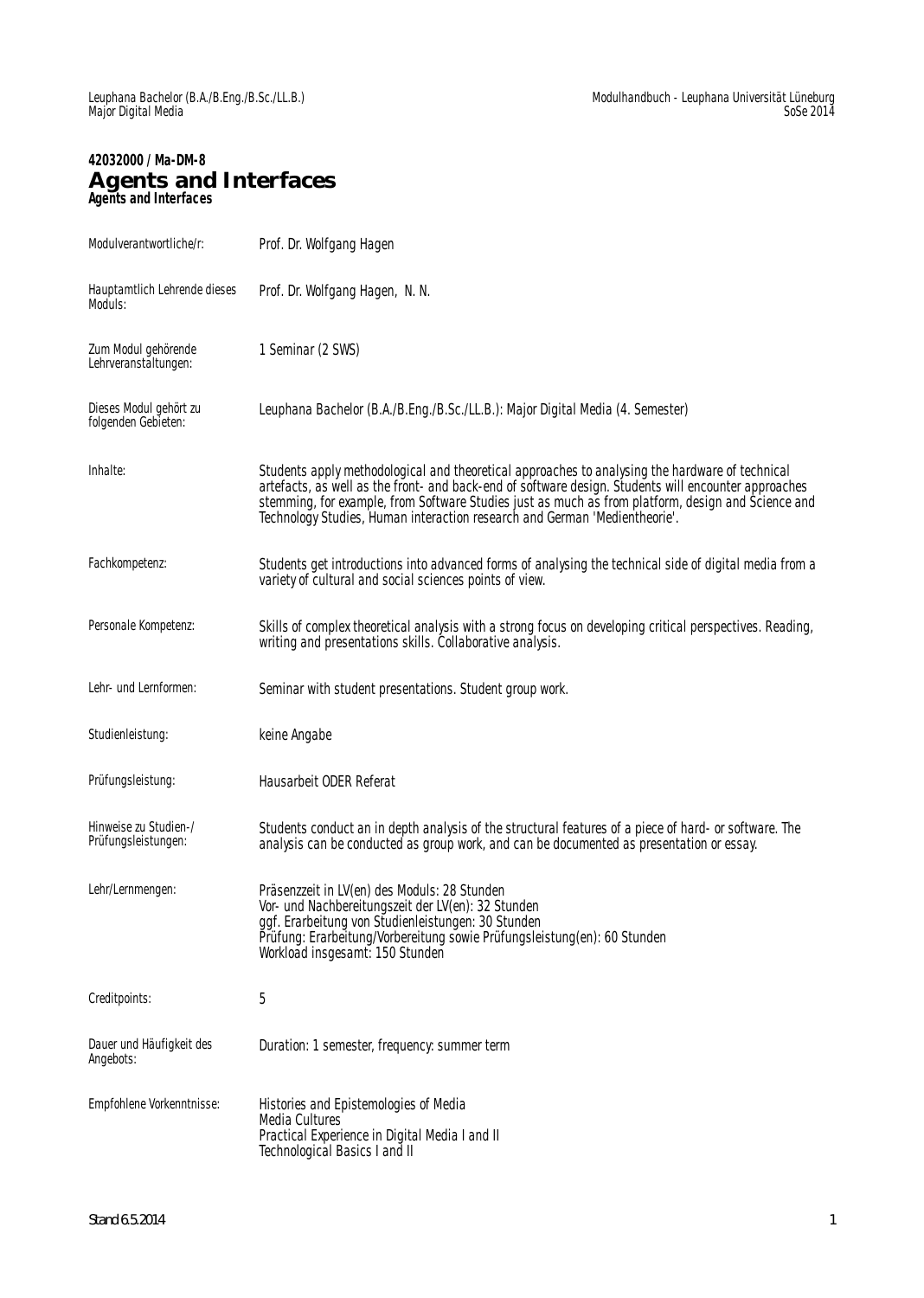Sonstiges:

Modulhandbuch - Leuphana Universität Lüneburg SoSe 2014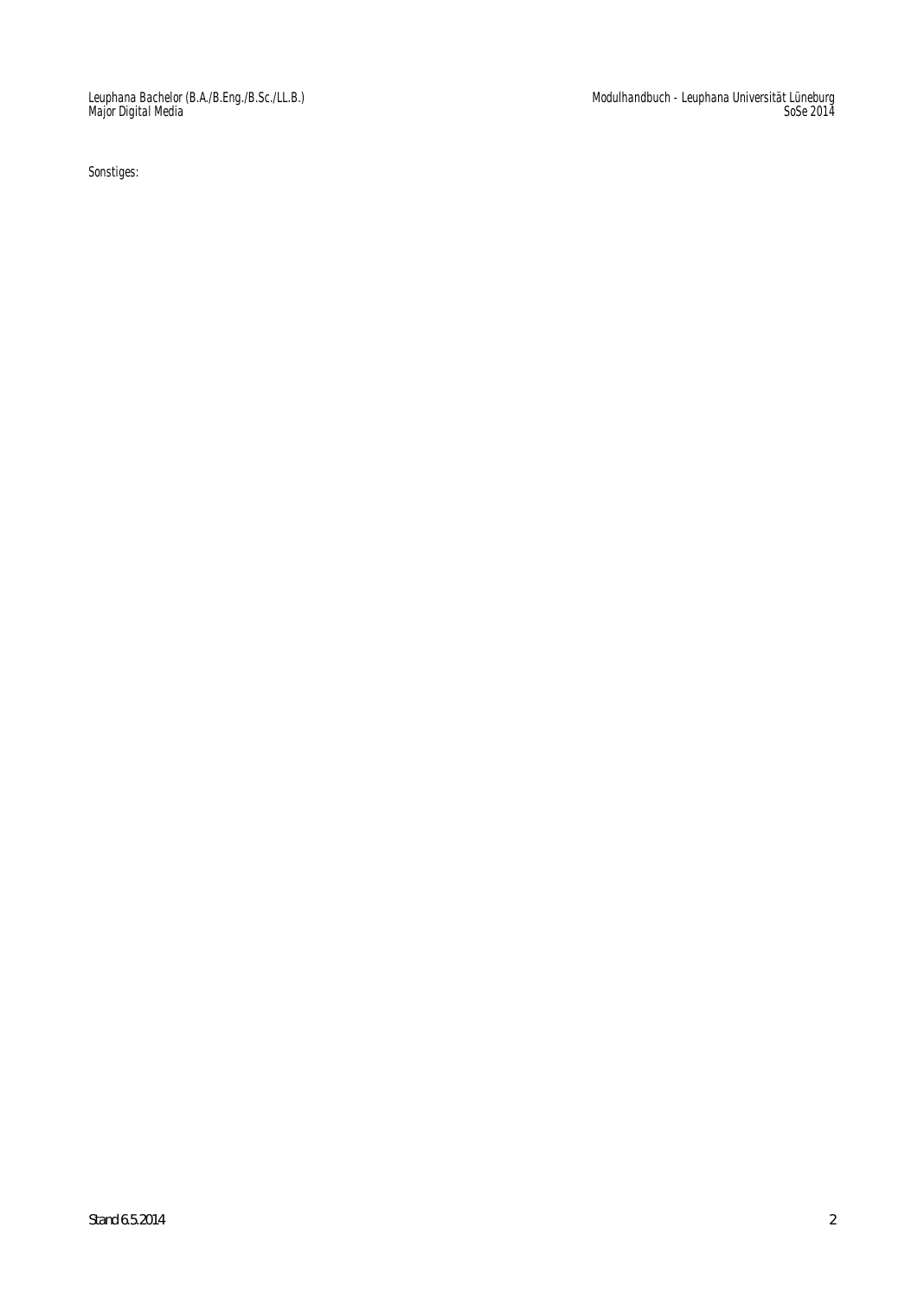## **8000 / Ma-DM-13 BA-Thesis BA-Thesis**

| Modulverantwortliche/r:                       | N.N.                                                                                                                                                                                                                                                                                                                                      |
|-----------------------------------------------|-------------------------------------------------------------------------------------------------------------------------------------------------------------------------------------------------------------------------------------------------------------------------------------------------------------------------------------------|
| Hauptamtlich Lehrende dieses<br>Moduls:       | alle Lehrenden des Faches                                                                                                                                                                                                                                                                                                                 |
| Zum Modul gehörende<br>Lehrveranstältungen:   | 1 Kolloquium (1 SWS)                                                                                                                                                                                                                                                                                                                      |
| Dieses Modul gehört zu<br>folgenden Gebieten: | Leuphana Bachelor (B.A./B.Eng./B.Sc./LL.B.): Major Digital Media                                                                                                                                                                                                                                                                          |
| Inhalte:                                      | The goal is to finish the Major with a thesis: In a set time of 8 weeks the students conduct a piece of<br>rigorous research. They can choose a more empirical, a more theoretical, a more technical or a more<br>practical and creative approach.                                                                                        |
| Fachkompetenz:                                | Ability to conduct a longer piece of rigorous research in an area of the student's own choice.                                                                                                                                                                                                                                            |
| Personale Kompetenz:                          | Ability to organise a larger project. Time management.                                                                                                                                                                                                                                                                                    |
| Lehr- und Lernformen:                         | Supervision, combined with work on their own, a colloquium and structures of peer-assessment and<br>student-led reading groups.                                                                                                                                                                                                           |
| Studienleistung:                              | keine Angabe                                                                                                                                                                                                                                                                                                                              |
| Prüfungsleistung:                             | Bachelorarbeit                                                                                                                                                                                                                                                                                                                            |
| Hinweise zu Studien-/<br>Prüfungsleistungen:  | Students can focus on a (1) more empirical, a (2) more theoretical, a (3) more technical or a more (4)<br>practical and creative approach, but they have to include elements of at least two additional areas. An<br>example would be: A practical and creative approach $(=4)$ with theoretical $(=2)$ and technical $(=3)$<br>elements. |
| Lehr/Lernmengen:                              | Präsenzzeit in LV(en) des Moduls: 14 Stunden<br>Vor- und Nachbereitungszeit der LV(en): 16 Stunden<br>ggf. Erarbeitung von Studienleistungen: 0 Stunden<br>Prüfung: Erarbeitung/Vorbereitung sowie Prüfungsleistung(en): 420 Stunden<br>Workload insgesamt: 450 Stunden                                                                   |
| Creditpoints:                                 | 15                                                                                                                                                                                                                                                                                                                                        |
| Dauer und Häufigkeit des<br>Angebots:         |                                                                                                                                                                                                                                                                                                                                           |
| Empfohlene Vorkenntnisse:                     |                                                                                                                                                                                                                                                                                                                                           |
| Sonstiges:                                    |                                                                                                                                                                                                                                                                                                                                           |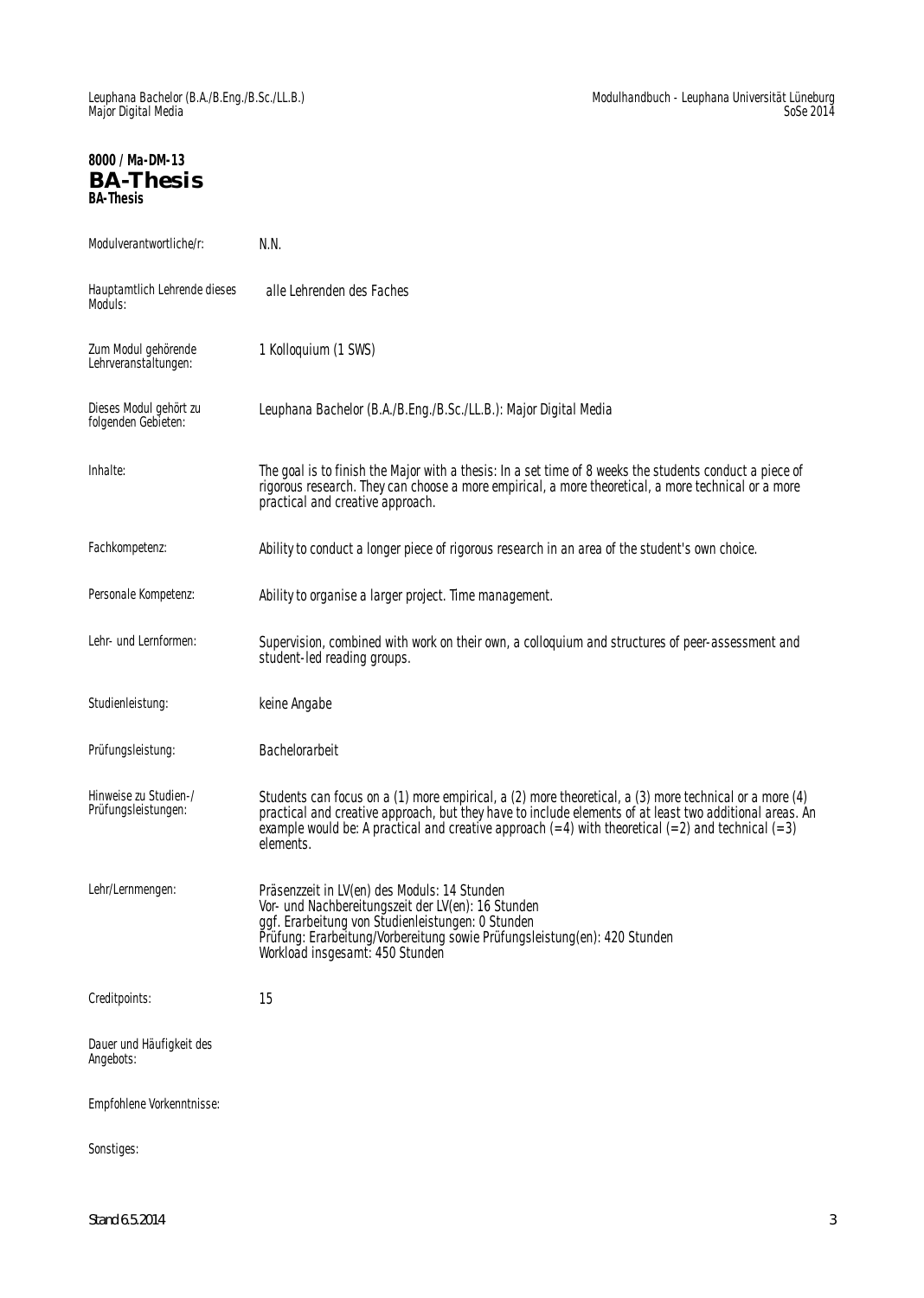### **42035000 / Ma-DM-11 Economy of Digital Media Economy of Digital Media**

| Modulverantwortliche/r:                       | Prof. Dr. Wolfgang Hagen                                                                                                                                                                                                                                                                                                                                                                                                                                                                                                                                                                                                                              |
|-----------------------------------------------|-------------------------------------------------------------------------------------------------------------------------------------------------------------------------------------------------------------------------------------------------------------------------------------------------------------------------------------------------------------------------------------------------------------------------------------------------------------------------------------------------------------------------------------------------------------------------------------------------------------------------------------------------------|
| Hauptamtlich Lehrende dieses<br>Moduls:       | Jan Müggenburg, Prof. Dr. Wolfgang Hagen, N. N., Dr. Armin Beverungen                                                                                                                                                                                                                                                                                                                                                                                                                                                                                                                                                                                 |
| Zum Modul gehörende<br>Lehrveranstältungen:   | 1 Seminar (2 SWS)                                                                                                                                                                                                                                                                                                                                                                                                                                                                                                                                                                                                                                     |
| Dieses Modul gehört zu<br>folgenden Gebieten: | Leuphana Bachelor (B.A./B.Eng./B.Sc./LL.B.): Major Digital Media (5. Semester)                                                                                                                                                                                                                                                                                                                                                                                                                                                                                                                                                                        |
| Inhalte:                                      | The module takes a systematic look at the political economy and global geography of several different<br>digital media sectors. Topics can be, for example, the role of soft- and hardware in the labour process in<br>different sectors, algorithmic financial processes, the economy of search and data mining, or economic<br>relations and conditions of material and immaterial labour in start-up cultures. The module will cover<br>structures and practices across the value chain and across the globe. Besides knowledge and analytical<br>skills, the students will search for economically sustainable models for their digital projects. |
| Fachkompetenz:                                | Students understand the mutual interdependence of digital media and economical processes, both<br>analytically and practically.                                                                                                                                                                                                                                                                                                                                                                                                                                                                                                                       |
| Personale Kompetenz:                          | Advanced analytical and practical skills. Developing political stances.                                                                                                                                                                                                                                                                                                                                                                                                                                                                                                                                                                               |
| Lehr- und Lernformen:                         |                                                                                                                                                                                                                                                                                                                                                                                                                                                                                                                                                                                                                                                       |
| Studienleistung:                              | keine Angabe                                                                                                                                                                                                                                                                                                                                                                                                                                                                                                                                                                                                                                          |
| Prüfungsleistung:                             | Hausarbeit ODER Referat                                                                                                                                                                                                                                                                                                                                                                                                                                                                                                                                                                                                                               |
| Hinweise zu Studien-/<br>Prüfungsleistungen:  |                                                                                                                                                                                                                                                                                                                                                                                                                                                                                                                                                                                                                                                       |
| Lehr/Lernmengen:                              | Präsenzzeit in LV(en) des Moduls: 28 Stunden<br>Vor- und Nachbereitungszeit der LV(en): 31 Stunden<br>ggf. Erarbeitung von Studienleistungen: 31 Stunden<br>Prüfung: Erarbeitung/Vorbereitung sowie Prüfungsleistung(en): 60 Stunden<br>Workload insgesamt: 150 Stunden                                                                                                                                                                                                                                                                                                                                                                               |
| Creditpoints:                                 | 5                                                                                                                                                                                                                                                                                                                                                                                                                                                                                                                                                                                                                                                     |
| Dauer und Häufigkeit des<br>Angebots:         | Duration: 1 semester, frequency: winter term                                                                                                                                                                                                                                                                                                                                                                                                                                                                                                                                                                                                          |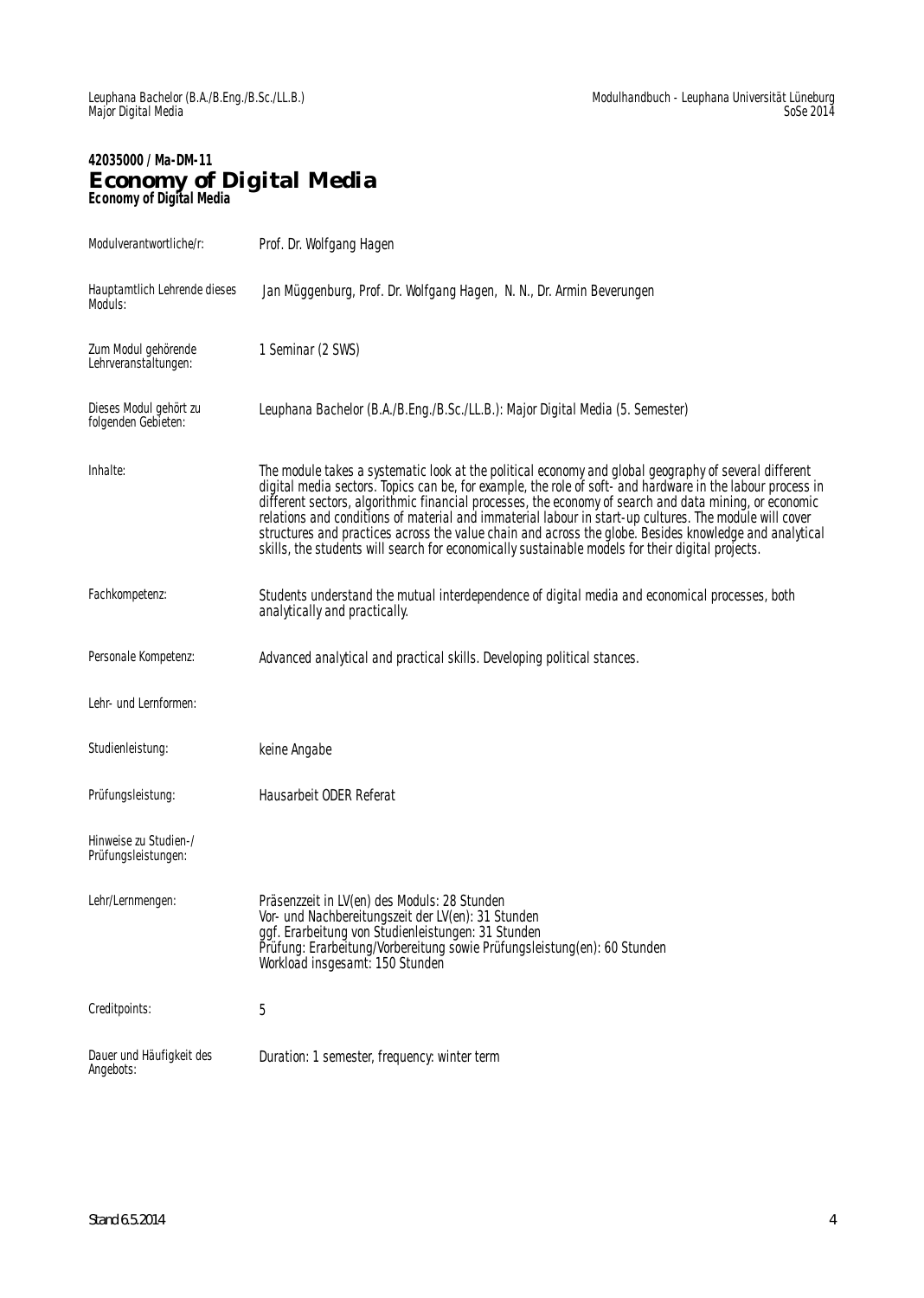| Empfohlene Vorkenntnisse: | Histories and Epistemologies of Media<br>Media Cultures |
|---------------------------|---------------------------------------------------------|
|                           | Practical Experience in Digital Media I, II and III     |
|                           | Technological Basics I and II                           |
|                           | Net Critique                                            |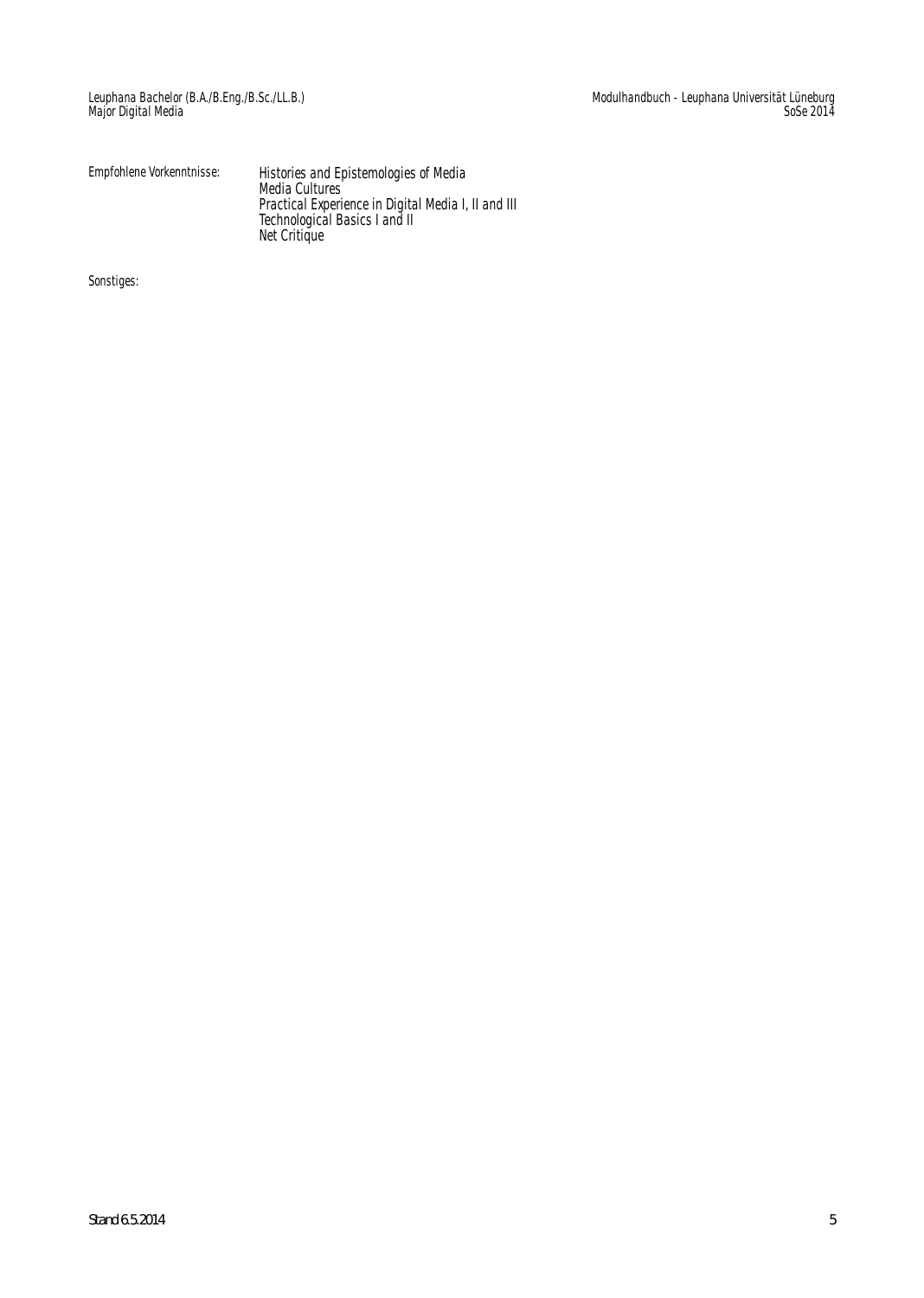#### **42023000 / Ma-DM-1 History and Epistemology of Media History and Epistemology of Media**

| Modulverantwortliche/r:                       | N. N.                                                                                                                                                                                                                                                                                                                                                                                                                                                                                                                                                                                                                                                                                                                                                                                                                                                                                                                                                                                         |
|-----------------------------------------------|-----------------------------------------------------------------------------------------------------------------------------------------------------------------------------------------------------------------------------------------------------------------------------------------------------------------------------------------------------------------------------------------------------------------------------------------------------------------------------------------------------------------------------------------------------------------------------------------------------------------------------------------------------------------------------------------------------------------------------------------------------------------------------------------------------------------------------------------------------------------------------------------------------------------------------------------------------------------------------------------------|
| Hauptamtlich Lehrende dieses<br>Moduls:       | Prof. Dr. Martin Warnke, N. N., Prof. Dr. Wolfgang Hagen, Dr. Florian Sprenger, Dr. Armin Beverungen, M.A.<br>Paul Feigelfeld                                                                                                                                                                                                                                                                                                                                                                                                                                                                                                                                                                                                                                                                                                                                                                                                                                                                 |
| Zum Modul gehörende<br>Lehrveranstältungen:   | 2 Seminare (je 2 SWS)                                                                                                                                                                                                                                                                                                                                                                                                                                                                                                                                                                                                                                                                                                                                                                                                                                                                                                                                                                         |
| Dieses Modul gehört zu<br>folgenden Gebieten: | Leuphana Bachelor (B.A./B.Eng./B.Sc./LL.B.): Major Digital Media (2., 3. Semester)                                                                                                                                                                                                                                                                                                                                                                                                                                                                                                                                                                                                                                                                                                                                                                                                                                                                                                            |
| Inhalte:                                      | Here, students will encounter digital media in a historical context. In part one, the module focuses on the<br>history of the computer, looking at, for example, early computing in the 1930-40s, cybernetics in the 1940<br>and 50ties, graphical user interfaces in the 1970ties, or relational databases in the 1970-80s. Part two<br>will focus on the history of the Internet, exploring, for example, the early Internet in the 1960-70s, the<br>invention of the World Wide Web in the early 1990s, the dotcom boom in the late 1990ties, or social media<br>and location-based services in recent years.                                                                                                                                                                                                                                                                                                                                                                              |
| Fachkompetenz:                                | Students (1) gain historical grounding in their understanding of the computer and the Internet. They (2)<br>deepen their methodological skills of historical research, and develop abilities to distinguish theoretical<br>approaches. They (3) analyse contexts, in which digital media evolve, and understand, how digital media<br>themselves in turn set up structures of power and control, demand regulation and unleash new economic<br>dynamics. Students (4) learn how to look at specifics of such processes in different historical and<br>geographical contexts. They (5) develop a first understanding of how digital media change our ways of<br>acting, thinking, connecting and communicating, and they (6) develop abilities of reflexive analysis. The<br>latter includes the ability to place historical and present media studies in the contexts of evolving media,<br>and incorporating an understanding of the media of history into the methodology of media history. |
| Personale Kompetenz:                          | Students learn (1) how to read academic and historical texts closely; (2) how to understand complex<br>theoretical arguments; and (3) how to contextualise historical phenomena.                                                                                                                                                                                                                                                                                                                                                                                                                                                                                                                                                                                                                                                                                                                                                                                                              |
| Lehr- und Lernformen:                         | Two seminars with short lectures and student presentations.                                                                                                                                                                                                                                                                                                                                                                                                                                                                                                                                                                                                                                                                                                                                                                                                                                                                                                                                   |
| Studienleistung:                              | keine Angabe                                                                                                                                                                                                                                                                                                                                                                                                                                                                                                                                                                                                                                                                                                                                                                                                                                                                                                                                                                                  |
| Prüfungsleistung:                             | Hausarbeit ODER Projektarbeit                                                                                                                                                                                                                                                                                                                                                                                                                                                                                                                                                                                                                                                                                                                                                                                                                                                                                                                                                                 |
| Hinweise zu Studien-/<br>Prüfungsleistungen:  |                                                                                                                                                                                                                                                                                                                                                                                                                                                                                                                                                                                                                                                                                                                                                                                                                                                                                                                                                                                               |
| Lehr/Lernmengen:                              | Präsenzzeit in LV(en) des Moduls: 56 Stunden<br>Vor- und Nachbereitungszeit der LV(en): 62 Stunden<br>ggf. Erarbeitung von Studienleistungen: 62 Stunden<br>Prüfung: Erarbeitung/Vorbereitung sowie Prüfungsleistung(en): 120 Stunden<br>Workload insgesamt: 300 Stunden                                                                                                                                                                                                                                                                                                                                                                                                                                                                                                                                                                                                                                                                                                                      |
| Creditpoints:                                 | 10                                                                                                                                                                                                                                                                                                                                                                                                                                                                                                                                                                                                                                                                                                                                                                                                                                                                                                                                                                                            |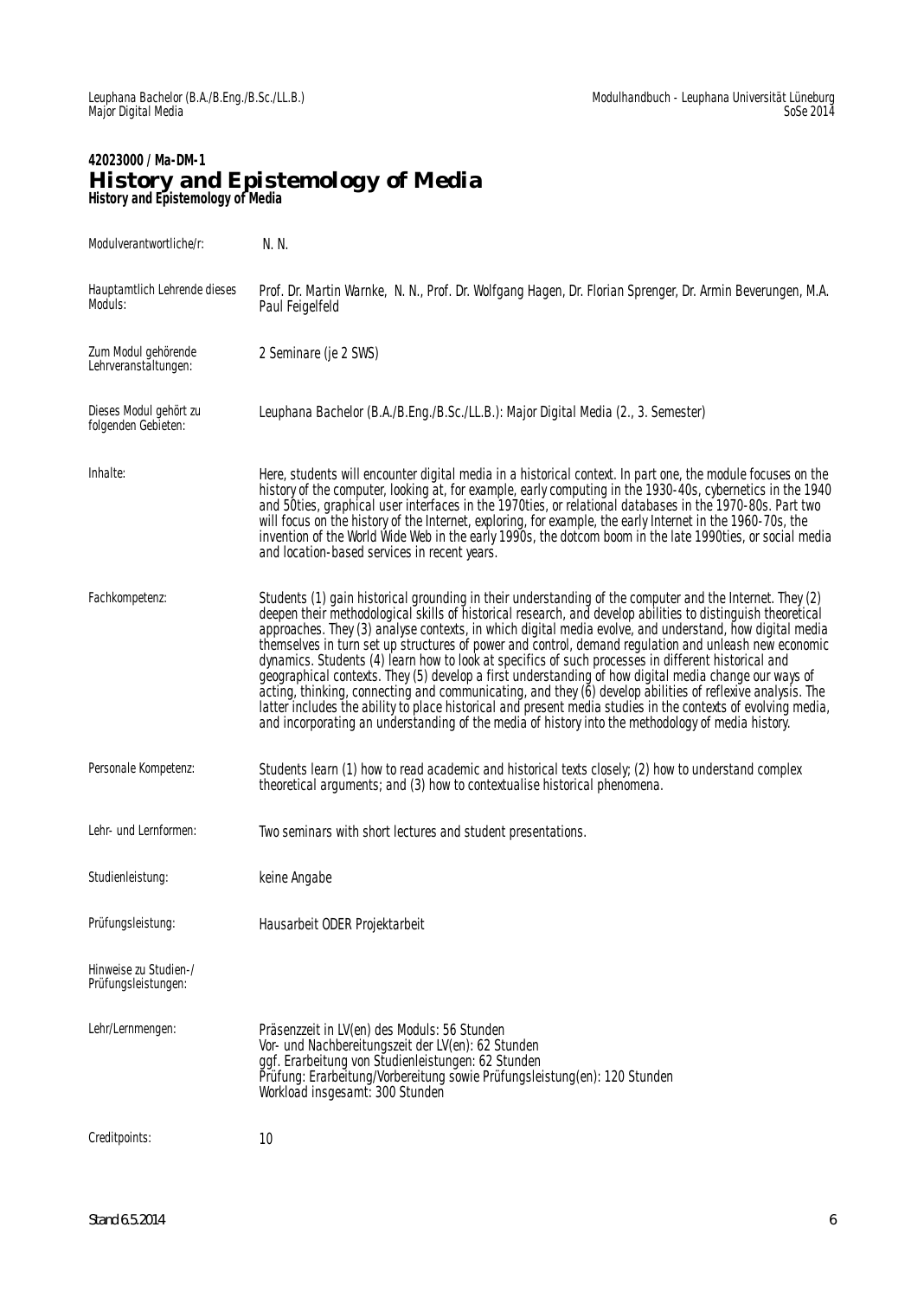Dauer und Häufigkeit des Angebots: Duration: two semesters, frequency: starting each summer term

Empfohlene Vorkenntnisse: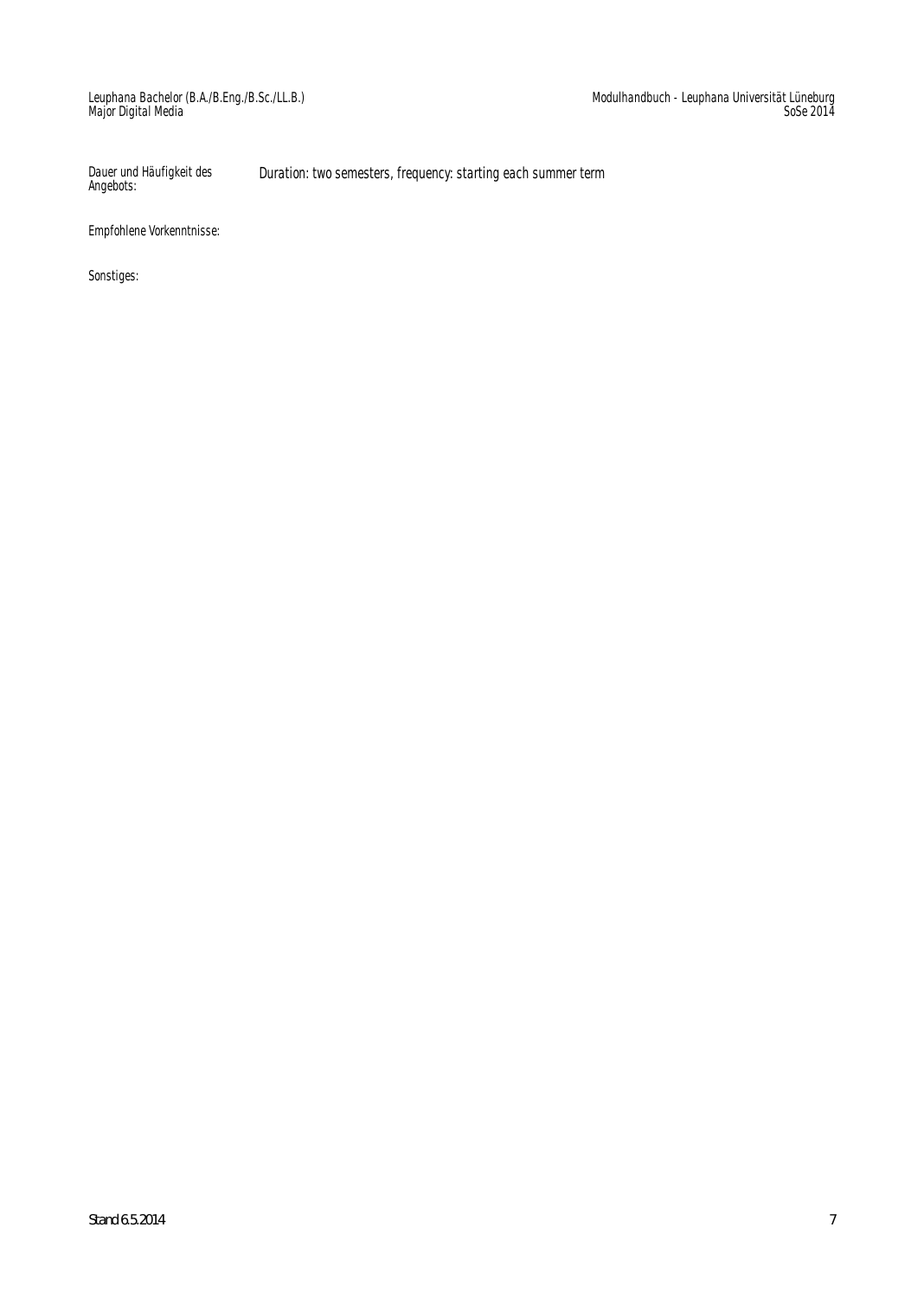# **42024000 / Ma-DM-2 Media Cultures Media Cultures**

| Modulverantwortliche/r:                       | N. N.                                                                                                                                                                                                                                                                                                                                                                                                                                                                                                                                                                                                                                                                                                                                    |
|-----------------------------------------------|------------------------------------------------------------------------------------------------------------------------------------------------------------------------------------------------------------------------------------------------------------------------------------------------------------------------------------------------------------------------------------------------------------------------------------------------------------------------------------------------------------------------------------------------------------------------------------------------------------------------------------------------------------------------------------------------------------------------------------------|
| Hauptamtlich Lehrende dieses<br>Moduls:       | Prof. Dr. Claus Pias, Prof. Dr. Martin Warnke, N. N., M.A. Paul Feigelfeld, Dr. Armin Beverungen, Dr. Götz<br>Bachmann, Dr. Florian Sprenger, Jan Müggenburg                                                                                                                                                                                                                                                                                                                                                                                                                                                                                                                                                                             |
| Zum Modul gehörende<br>Lehrveranstaltungen:   | 2 Seminare (je 2 SWS)                                                                                                                                                                                                                                                                                                                                                                                                                                                                                                                                                                                                                                                                                                                    |
| Dieses Modul gehört zu<br>folgenden Gebieten: | Leuphana Bachelor (B.A./B.Eng./B.Sc./LL.B.): Major Digital Media (2., 3. Semester)                                                                                                                                                                                                                                                                                                                                                                                                                                                                                                                                                                                                                                                       |
| Inhalte:                                      | In two seminars, students explore and analyse media cultures. Topics of the seminars might be, for<br>example, net cultures, sound cultures, digital image and moving images, transmedia storytelling, games<br>and gamification (= the use of game-like incentive structures outside of games), robotics, artificial<br>intelligence or computer simulation. Media cultures can also be specified further regionally (such as East<br>Asian net cultures, or historically (such as early film cultures).                                                                                                                                                                                                                                |
| Fachkompetenz:                                | Students (1) gain in depth understand of two major areas of contemporary media cultures in their<br>technological, economic, social and cultural complexity. They (2) learn to understand these fragments<br>from various angles: Media cultures can be, for example, part of a genealogy of apparatuses ( $\equiv$ ways of<br>exercising direct and indirect power) or work with specific forms of affects. Students (3) deepen their<br>approach in terms of methodological aspects (a seminar on moving images would most likely teach film<br>analysis, too), and (4) understand the role of pre-digital media histories (such as for example, large parts<br>of the history of film) for understanding contemporary media cultures. |
| Personale Kompetenz:                          | Students gain abilities (1) how to read academic texts closely; (2) how to question seemingly self evident<br>parts of today's media culture; (3) how to reflect forms of intervention in these fields, which might then be<br>taken up in the projects of the module media practice; and (4) writing and presentations skills.                                                                                                                                                                                                                                                                                                                                                                                                          |
| Lehr- und Lernformen:                         | Two seminars with student presentations.                                                                                                                                                                                                                                                                                                                                                                                                                                                                                                                                                                                                                                                                                                 |
| Studienleistung:                              | keine Angabe                                                                                                                                                                                                                                                                                                                                                                                                                                                                                                                                                                                                                                                                                                                             |
| Prüfungsleistung:                             | Hausarbeit ODER Referat                                                                                                                                                                                                                                                                                                                                                                                                                                                                                                                                                                                                                                                                                                                  |
| Hinweise zu Studien-/<br>Prüfungsleistungen:  |                                                                                                                                                                                                                                                                                                                                                                                                                                                                                                                                                                                                                                                                                                                                          |
| Lehr/Lernmengen:                              | Präsenzzeit in LV(en) des Moduls: 56 Stunden<br>Vor- und Nachbereitungszeit der LV(en): 62 Stunden<br>ggf. Erarbeitung von Studienleistungen: 62 Stunden<br>Prüfung: Erarbeitung/Vorbereitung sowie Prüfungsleistung(en): 120 Stunden<br>Workload insgesamt: 300 Stunden                                                                                                                                                                                                                                                                                                                                                                                                                                                                 |
| Creditpoints:                                 | 10                                                                                                                                                                                                                                                                                                                                                                                                                                                                                                                                                                                                                                                                                                                                       |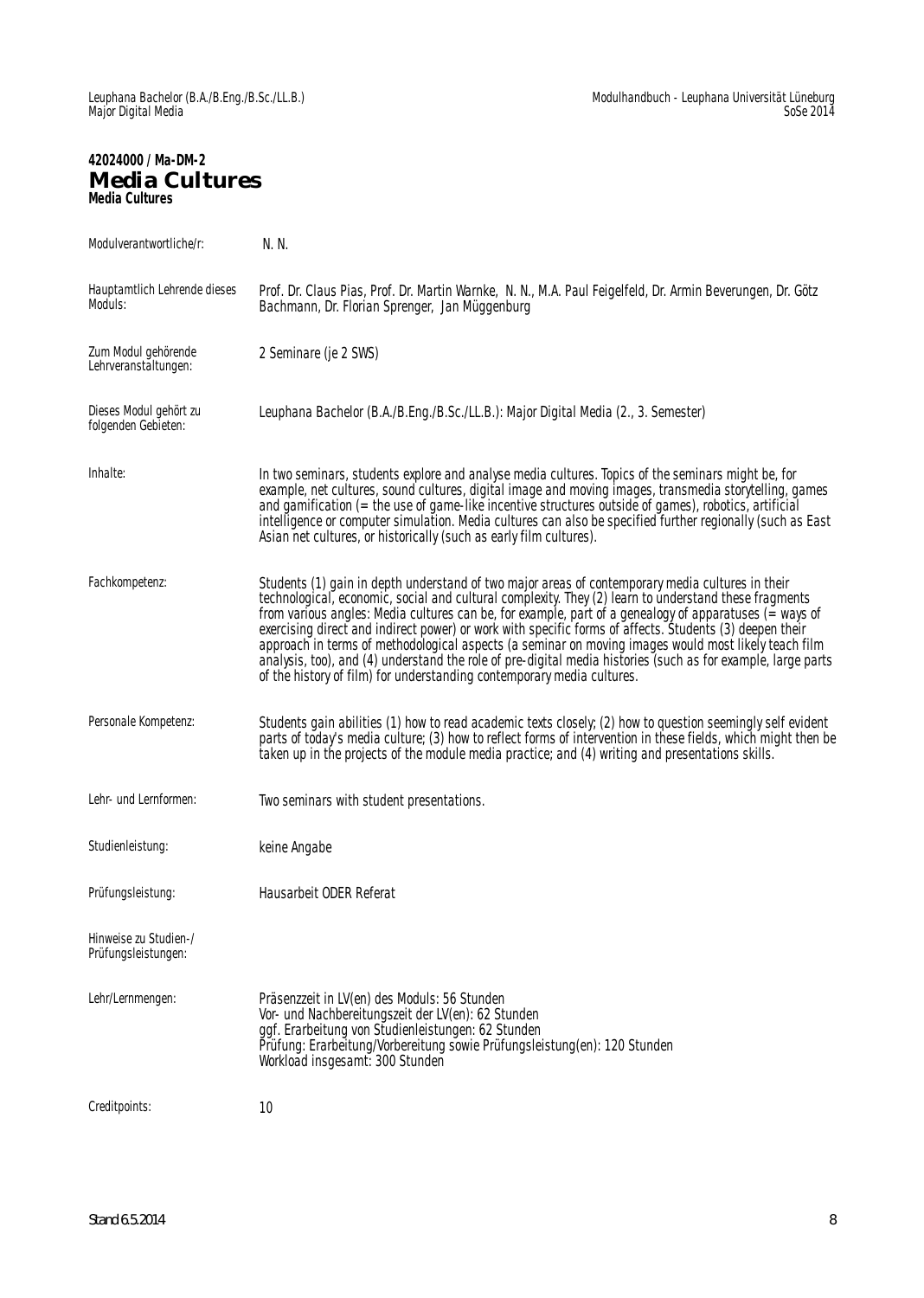Dauer und Häufigkeit des Angebots: Duration: two semesters, frequency: starting each summer term

Empfohlene Vorkenntnisse: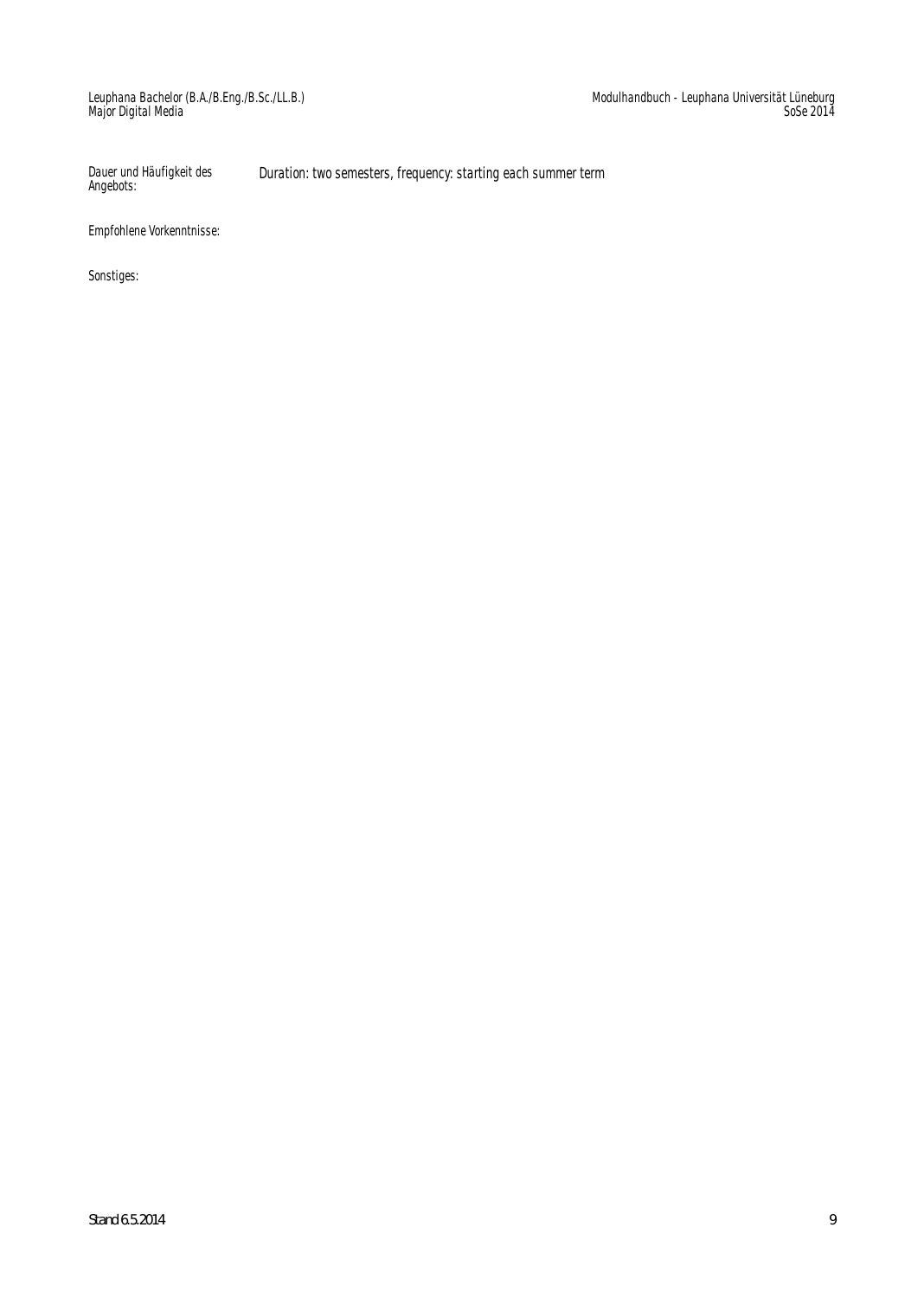# **42031000 / Ma-DM-7 Net Criticism Net Criticism**

| Modulverantwortliche/r:                       | Prof. Dr. Michael Schefczyk                                                                                                                                                                                                                                                                                                                                                                                                                                                                                           |
|-----------------------------------------------|-----------------------------------------------------------------------------------------------------------------------------------------------------------------------------------------------------------------------------------------------------------------------------------------------------------------------------------------------------------------------------------------------------------------------------------------------------------------------------------------------------------------------|
| Hauptamtlich Lehrende dieses<br>Moduls:       | Prof. Dr. Michael Schefczyk, N. N., Dr. Armin Beverungen, Dr. Götz Bachmann                                                                                                                                                                                                                                                                                                                                                                                                                                           |
| Zum Modul gehörende<br>Lehrveranstaltungen:   | 1 Seminar (2 SWS)                                                                                                                                                                                                                                                                                                                                                                                                                                                                                                     |
| Dieses Modul gehört zu<br>folgenden Gebieten: | Leuphana Bachelor (B.A./B.Eng./B.Sc./LL.B.): Major Digital Media (4. Semester)                                                                                                                                                                                                                                                                                                                                                                                                                                        |
| Inhalte:                                      | In this module, students engage in contemporary debates on the future of the web, and their historical<br>trajectories. Topics include Internet surveillance and anonymity, participation, control and free labour in<br>social media and locative media, Internet governance and governementality, new forms of collectivities<br>and subjectivities, tactical media and liquid democracy, open data and citizen science, copyright and<br>commons, and the tension of grassroots movements versus media monopolies. |
| Fachkompetenz:                                | Students encounter the big political and cultural debates in the Internet. A look at historical long-term<br>dimensions and re-occurring themes as well as a broadening of perspective to non-western net cultures<br>will extend their view beyond present debates. Student will develop an engaged and critical approach.                                                                                                                                                                                           |
| Personale Kompetenz:                          | Abilities to think technical as political questions in depth, to question assumptions, to discuss and<br>analyse collectively, to develop critical stances and to find spaces of personal and collective intervention.<br>Reading, writing and presentations skills.                                                                                                                                                                                                                                                  |
| Lehr- und Lernformen:                         | Seminar with student presentations and presentations by guests.                                                                                                                                                                                                                                                                                                                                                                                                                                                       |
| Studienleistung:                              | keine Angabe                                                                                                                                                                                                                                                                                                                                                                                                                                                                                                          |
| Prüfungsleistung:                             | Hausarbeit ODER Referat                                                                                                                                                                                                                                                                                                                                                                                                                                                                                               |
| Hinweise zu Studien-/<br>Prüfungsleistungen:  |                                                                                                                                                                                                                                                                                                                                                                                                                                                                                                                       |
| Lehr/Lernmengen:                              | Präsenzzeit in LV(en) des Moduls: 28 Stunden<br>Vor- und Nachbereitungszeit der LV(en): 31 Stunden<br>ggf. Erarbeitung von Studienleistungen: 31 Stunden<br>Prüfung: Erarbeitung/Vorbereitung sowie Prüfungsleistung(en): 60 Stunden<br>Workload insgesamt: 150 Stunden                                                                                                                                                                                                                                               |
| Creditpoints:                                 | 5                                                                                                                                                                                                                                                                                                                                                                                                                                                                                                                     |
| Dauer und Häufigkeit des<br>Angebots:         | Duration: 1 semester, frequency: summer term                                                                                                                                                                                                                                                                                                                                                                                                                                                                          |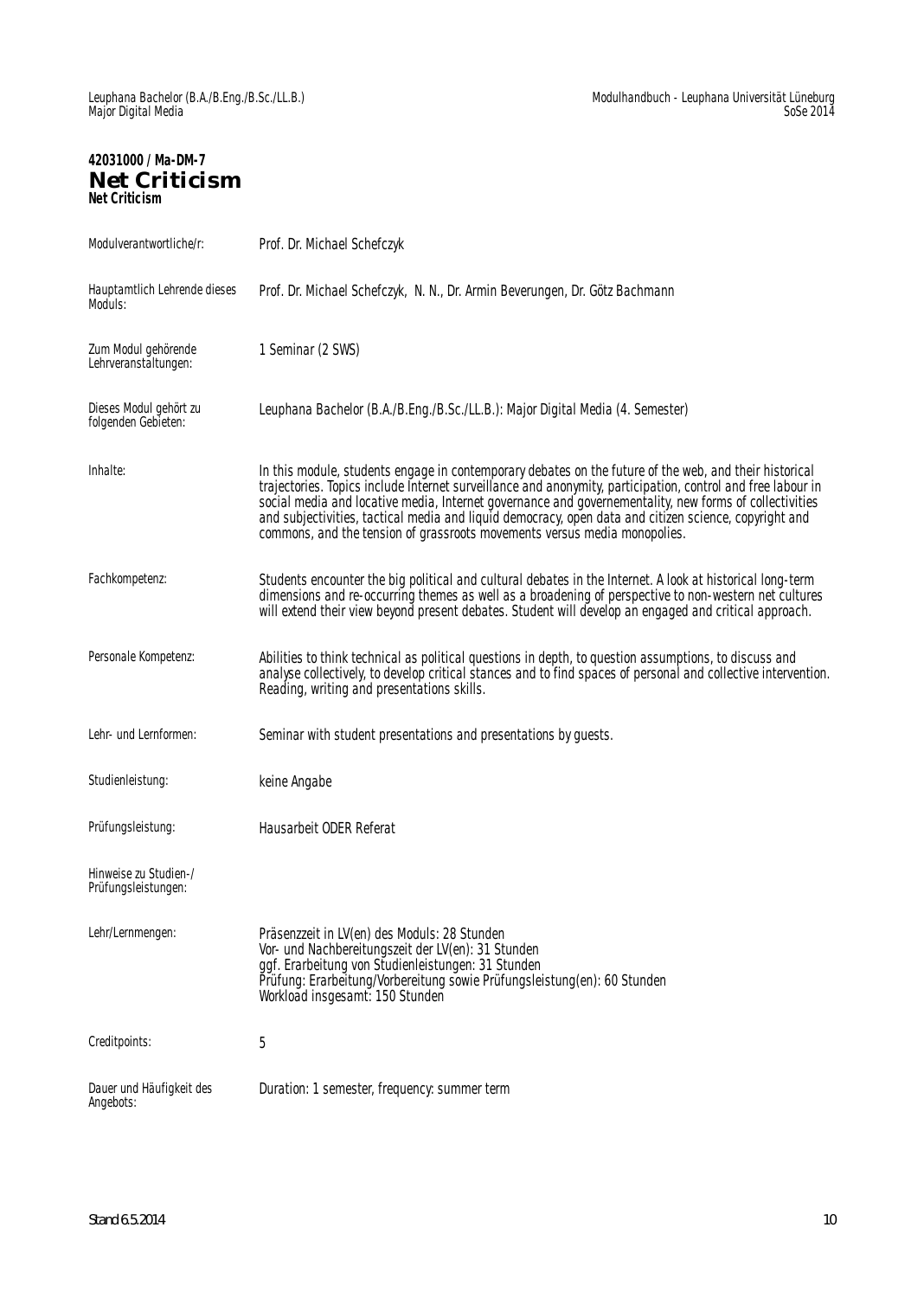Empfohlene Vorkenntnisse: Histories and Epistemologies of Media Media Cultures Practical Experience in Digital Media I and II Technological Basics I and II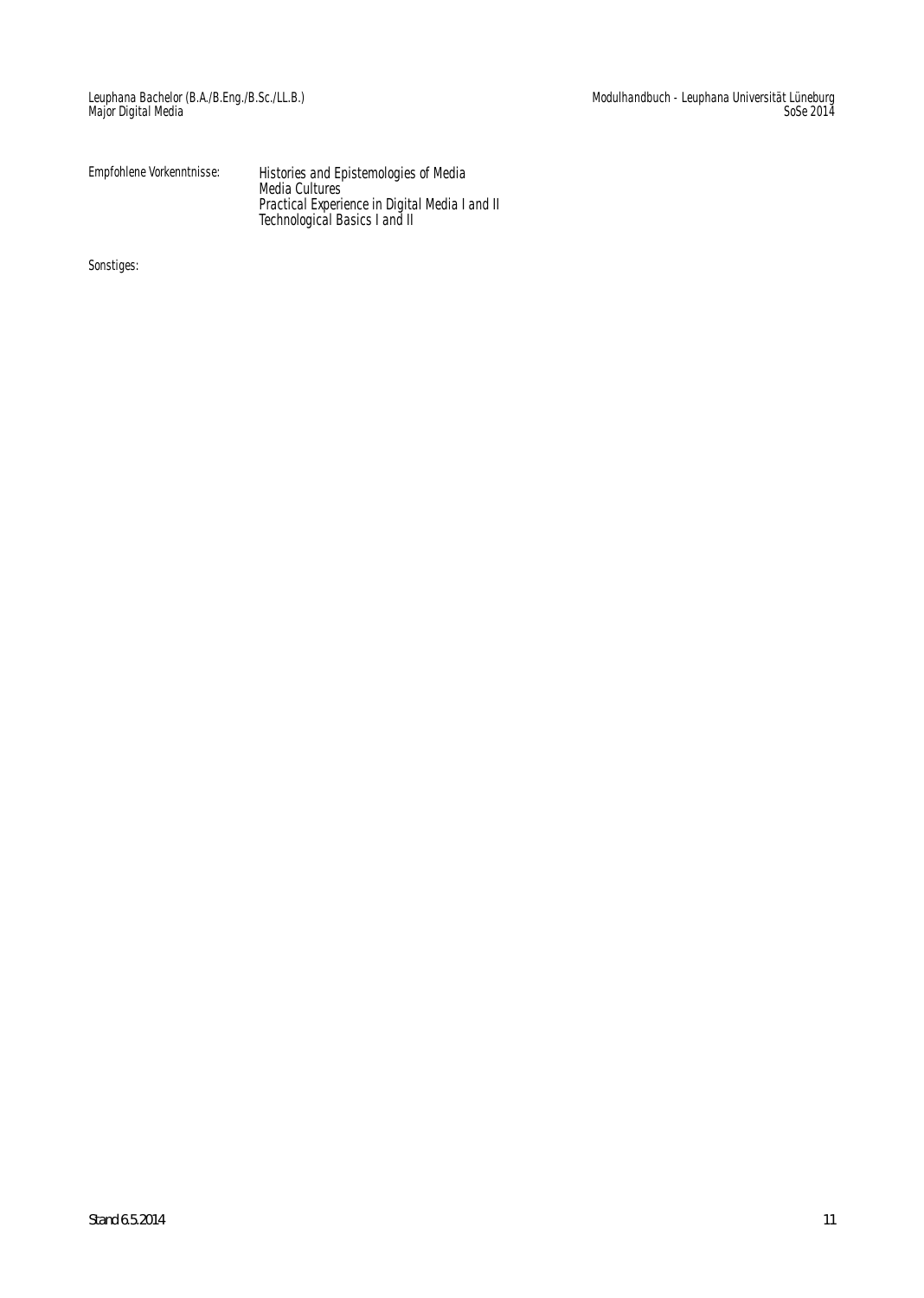#### **42025000 / Ma-DM-3 Practical Experience in Digital Media I Practical Experience in Digital Media I**

| Modulverantwortliche/r:                       | Prof. Dr. Martin Warnke                                                                                                                                                                                                                                                                                                                                                                                                                                                                                                                                                                                                                                                                                                                                                                                                                                                                                                                                                                                                                                                                                                                                                                                                                                                                                                                                                                            |
|-----------------------------------------------|----------------------------------------------------------------------------------------------------------------------------------------------------------------------------------------------------------------------------------------------------------------------------------------------------------------------------------------------------------------------------------------------------------------------------------------------------------------------------------------------------------------------------------------------------------------------------------------------------------------------------------------------------------------------------------------------------------------------------------------------------------------------------------------------------------------------------------------------------------------------------------------------------------------------------------------------------------------------------------------------------------------------------------------------------------------------------------------------------------------------------------------------------------------------------------------------------------------------------------------------------------------------------------------------------------------------------------------------------------------------------------------------------|
| Hauptamtlich Lehrende dieses<br>Moduls:       | N. N., Dr. phil. Paul Ferdinand Siegert, Dr. Götz Bachmann                                                                                                                                                                                                                                                                                                                                                                                                                                                                                                                                                                                                                                                                                                                                                                                                                                                                                                                                                                                                                                                                                                                                                                                                                                                                                                                                         |
| Zum Modul gehörende<br>Lehrveranstältungen:   | 1 Vorlesung (1 SWS)<br>1 Übung (1 SWS),<br>1 Seminar (1 SWS)                                                                                                                                                                                                                                                                                                                                                                                                                                                                                                                                                                                                                                                                                                                                                                                                                                                                                                                                                                                                                                                                                                                                                                                                                                                                                                                                       |
| Dieses Modul gehört zu<br>folgenden Gebieten: | Leuphana Bachelor (B.A./B.Eng./B.Sc./LL.B.): Major Digital Media (2. Semester)                                                                                                                                                                                                                                                                                                                                                                                                                                                                                                                                                                                                                                                                                                                                                                                                                                                                                                                                                                                                                                                                                                                                                                                                                                                                                                                     |
| Inhalte:                                      | The Module "Practical Experience in Digital Media I" consists of lectures and seminars as well as practical<br>exercises. Topics are one prominent area of application of digital media, such as web design, data<br>management, image, audio and video editing, video production, game and app design, that the students<br>choose. Media practitioners teach the workshops, the seminar reflects and works out the phenomenologie<br>of the computer as a medium.                                                                                                                                                                                                                                                                                                                                                                                                                                                                                                                                                                                                                                                                                                                                                                                                                                                                                                                                |
| Fachkompetenz:                                | Each workshop will enable students to understand and use the computer as a medium, focusing on<br>hands-on skills in digital media.                                                                                                                                                                                                                                                                                                                                                                                                                                                                                                                                                                                                                                                                                                                                                                                                                                                                                                                                                                                                                                                                                                                                                                                                                                                                |
| Personale Kompetenz:                          | Students learn how to execute smaller practical projects and reflect on them.                                                                                                                                                                                                                                                                                                                                                                                                                                                                                                                                                                                                                                                                                                                                                                                                                                                                                                                                                                                                                                                                                                                                                                                                                                                                                                                      |
| Lehr- und Lernformen:                         | In a series of workshops, students understand and explore basic creative digital technics. Students<br>prepare exercises for each seminar. The seminar convenor organises workshops and collective seminars,<br>where students can mutually learn from one another's successes and mistakes. With the help of the<br>course convenor, students set up "individual learning contracts," in which they identify their own<br>strengths and weaknesses, and pledge to work on them by strengthening both their specific weaknesses<br>and certain, strategically important strengths. Learning contracts therefore allow students to specialise<br>as well as address their weaknesses. They organise their own learning journey in the seminar and are<br>encouranged to work partially on their own, or in conjunction with their fellow students. The learning<br>contracts will also structure learning journeys across the modules and over several semesters. They will<br>thus also contain content relating to the modules Practical Experience in Digital Media II and III and<br>Technical Basics I and II. The role of the seminar convenor of practical Practical Experience in Digital<br>Media I is therefore to lead such individual processes in conjunction with the convenor of the seminar in<br>module Technical Basics 1 and the course convenor (Studiengangsverantwortlicher). |
| Studienleistung:                              | keine Angabe                                                                                                                                                                                                                                                                                                                                                                                                                                                                                                                                                                                                                                                                                                                                                                                                                                                                                                                                                                                                                                                                                                                                                                                                                                                                                                                                                                                       |
| Prüfungsleistung:                             | Hausarbeit ODER Referat                                                                                                                                                                                                                                                                                                                                                                                                                                                                                                                                                                                                                                                                                                                                                                                                                                                                                                                                                                                                                                                                                                                                                                                                                                                                                                                                                                            |
| Hinweise zu Studien-/<br>Prüfungsleistungen:  |                                                                                                                                                                                                                                                                                                                                                                                                                                                                                                                                                                                                                                                                                                                                                                                                                                                                                                                                                                                                                                                                                                                                                                                                                                                                                                                                                                                                    |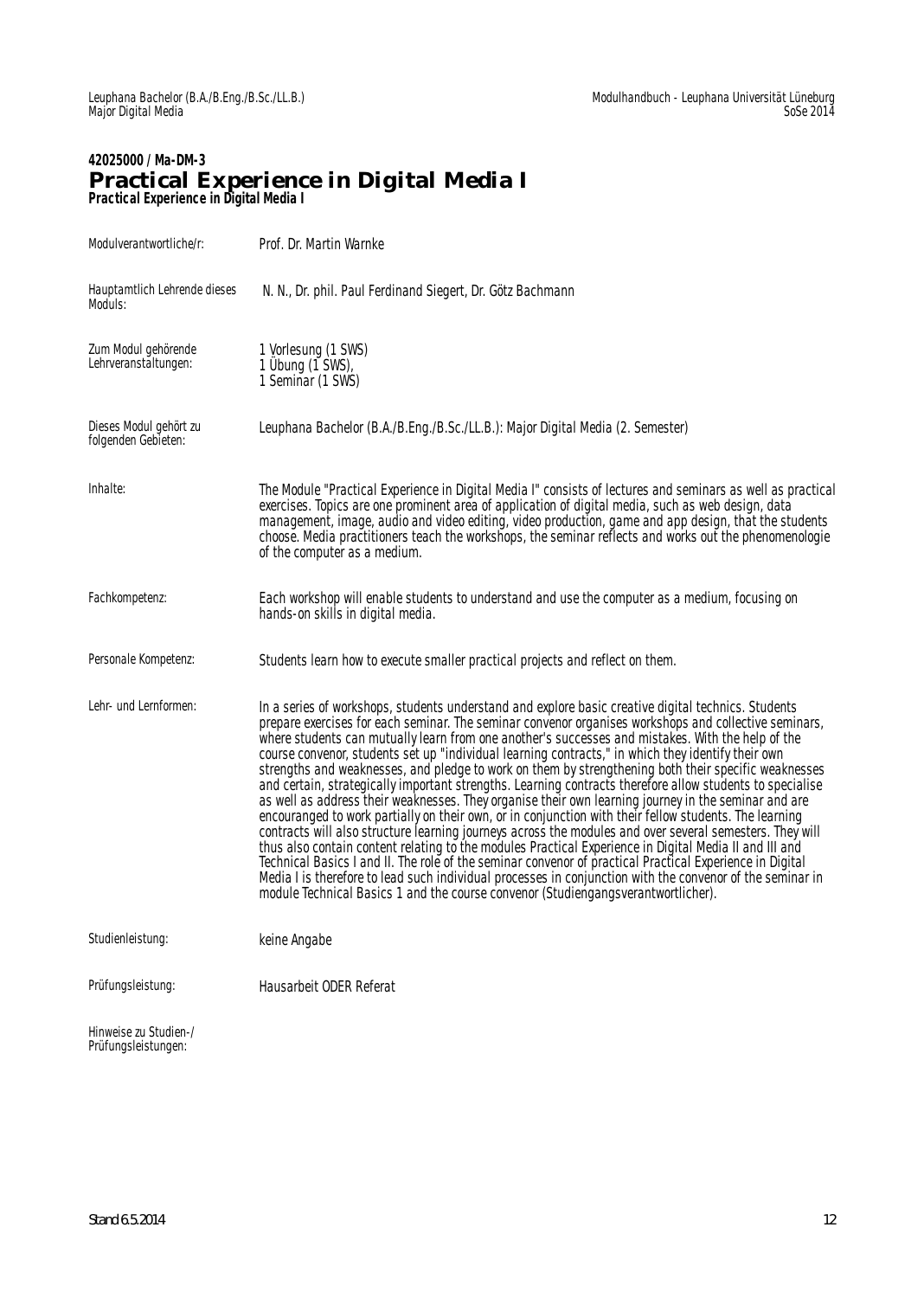| Lehr/Lernmengen:                      | Präsenzzeit in LV(en) des Moduls: 42 Stunden<br>Vor- und Nachbereitungszeit der LV(en): 24 Stunden<br>ggf. Erarbeitung von Studienleistungen: 24 Stunden<br>Prüfung: Erarbeitung/Vorbereitung sowie Prüfungsleistung(en): 60 Stunden<br>Workload insgesamt: 150 Stunden |
|---------------------------------------|-------------------------------------------------------------------------------------------------------------------------------------------------------------------------------------------------------------------------------------------------------------------------|
| Creditpoints:                         | 5                                                                                                                                                                                                                                                                       |
| Dauer und Häufigkeit des<br>Angebots: | Duration: 1 semester, frequency: summer term                                                                                                                                                                                                                            |
| Empfohlene Vorkenntnisse:             |                                                                                                                                                                                                                                                                         |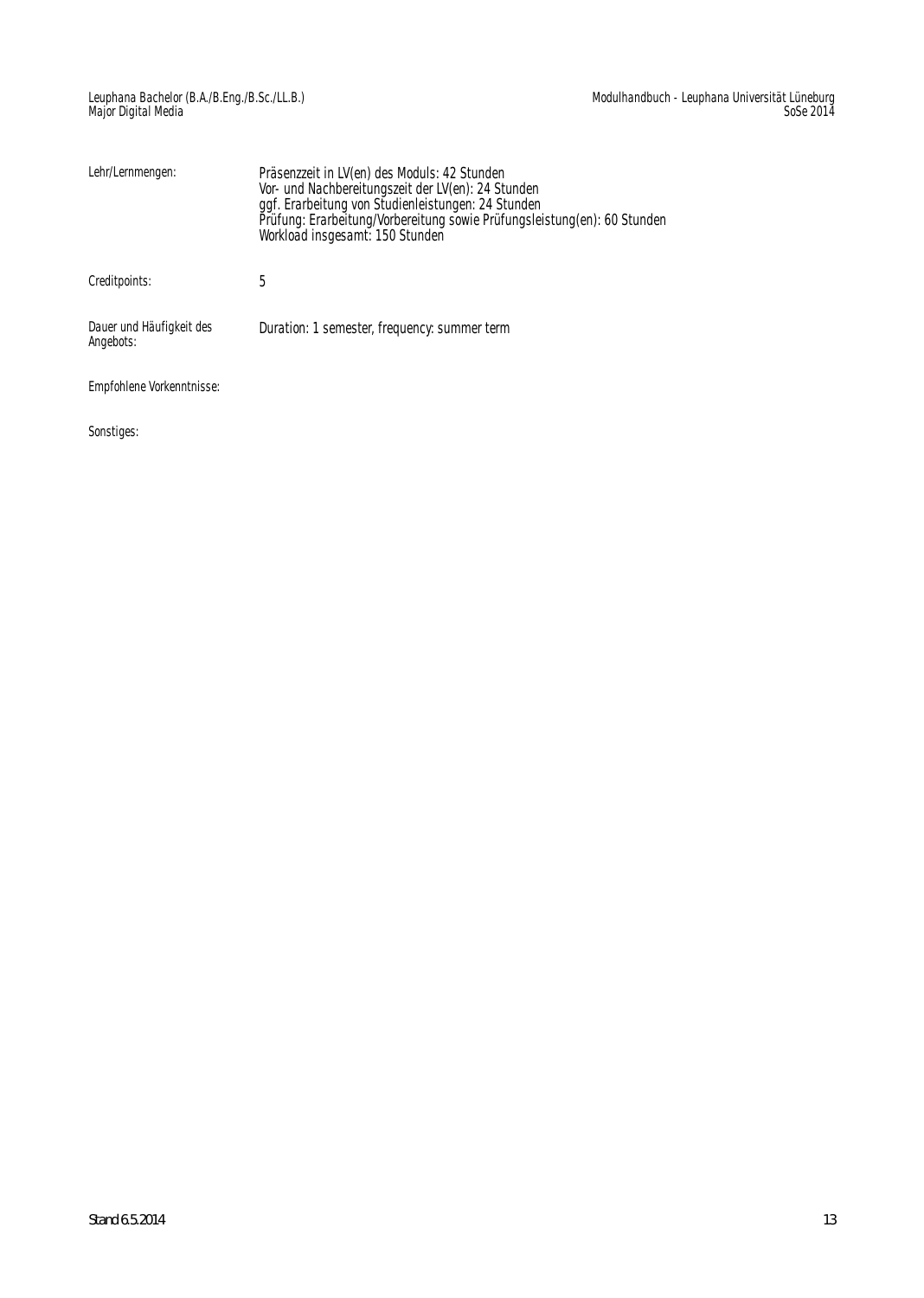#### **42026000 / Ma-DM-4 Practical Experience in Digital Media II Practical Experience in Digital Media II**

| Modulverantwortliche/r:                       | N.N.                                                                                                                                                                                                                                                                                                                                                                                                                                                                                                                                                                                                                                                                                                                                                                                                                                                                                                                                                                                                                                                                                                                                                                                                                                                                                                                                                                                                                                                                                                                                                                                                                                                                                                                                                           |
|-----------------------------------------------|----------------------------------------------------------------------------------------------------------------------------------------------------------------------------------------------------------------------------------------------------------------------------------------------------------------------------------------------------------------------------------------------------------------------------------------------------------------------------------------------------------------------------------------------------------------------------------------------------------------------------------------------------------------------------------------------------------------------------------------------------------------------------------------------------------------------------------------------------------------------------------------------------------------------------------------------------------------------------------------------------------------------------------------------------------------------------------------------------------------------------------------------------------------------------------------------------------------------------------------------------------------------------------------------------------------------------------------------------------------------------------------------------------------------------------------------------------------------------------------------------------------------------------------------------------------------------------------------------------------------------------------------------------------------------------------------------------------------------------------------------------------|
| Hauptamtlich Lehrende dieses<br>Moduls:       | N. N.                                                                                                                                                                                                                                                                                                                                                                                                                                                                                                                                                                                                                                                                                                                                                                                                                                                                                                                                                                                                                                                                                                                                                                                                                                                                                                                                                                                                                                                                                                                                                                                                                                                                                                                                                          |
| Zum Modul gehörende<br>Lehrveranstaltungen:   | 1 Seminar (3 SWS)                                                                                                                                                                                                                                                                                                                                                                                                                                                                                                                                                                                                                                                                                                                                                                                                                                                                                                                                                                                                                                                                                                                                                                                                                                                                                                                                                                                                                                                                                                                                                                                                                                                                                                                                              |
| Dieses Modul gehört zu<br>folgenden Gebieten: | Leuphana Bachelor (B.A./B.Eng./B.Sc./LL.B.): Major Digital Media (3. Semester)                                                                                                                                                                                                                                                                                                                                                                                                                                                                                                                                                                                                                                                                                                                                                                                                                                                                                                                                                                                                                                                                                                                                                                                                                                                                                                                                                                                                                                                                                                                                                                                                                                                                                 |
| Inhalte:                                      | This module extends the exercises of module "Practical Experience I" into the conceptualisation and first<br>iteration of a complex digital media production, developed by students in project groups for the whole<br>semester. Initial work of the project groups is conceptual. Each Project group designs a media project with<br>social, cultural or political implications. Projects can, for example, target themes of children's education,<br>digital literacy, health & safety, medicine, sociality, entertainment etc. The project groups will research<br>their target groups in small ethnographic, literature, online or other appropriate investigations. They will<br>also think through and research the form of sociality their project aims for - if the project, for example,<br>aims to entertain, they might research practices and affects of being entertained; if it wants to word in<br>real time, they might research "liveness"; and if it has assumptions of community building embedded,<br>they will research how the latter works. Over the course of the semester, students will also realise a first<br>prototype of their core idea - a more complex execution and implementation of this project might be<br>carried out in the module "Practical Experience III". In conjunction with the work on the projects, students<br>attend further workshops, which train them in more advanced digital skills and react to their individual<br>projects. Topics of these workshops can be, for example, advanced web or video editing, data scraping,<br>game design or project management tools. At the end of the seminar, students reflect their experiences<br>and their deepened understanding of the computer as a medium. |
| Fachkompetenz:                                | Students will learn (1) basic skills in project management and (2) how to collaborate in groups, realising<br>complex projects. They will learn how (3) to develop and sharpen a vision, (4) understand and research<br>target groups as well as (5) forms of sociality embedded in digital media offerings. Students (6) will<br>deepen the hands-on technical skills and (7) their theoretical understand of the computer as a medium.                                                                                                                                                                                                                                                                                                                                                                                                                                                                                                                                                                                                                                                                                                                                                                                                                                                                                                                                                                                                                                                                                                                                                                                                                                                                                                                       |
| Personale Kompetenz:                          | Intensive, long term project work will develop the ability to collaborate - an experience that will be<br>reflected intensively. Research into target groups and sociality will sharpen the sensitivy for the needs of<br>others. Developing a vision and realising its first iteration will empower students to shape digital media.                                                                                                                                                                                                                                                                                                                                                                                                                                                                                                                                                                                                                                                                                                                                                                                                                                                                                                                                                                                                                                                                                                                                                                                                                                                                                                                                                                                                                          |
| Lehr- und Lernformen:                         | The role of the course convenor is to lead collective seminars so that all groups can mutually learn from<br>one another's successes and mistakes. Students carry on to develop their individual learning contracts<br>with the seminar convenor (see module "Practical experiences I" for details). The project groups will be<br>curated in a way so that individual learning contract projects will complement each other. Students also<br>develop their ideas for the project groups, which then work partly on their own. A monthly forum with<br>status updates on project progress will help students resolve questions in design and management of<br>each project. The additional half or one day workshops led by practitioners are modelled after the<br>workshops in module "Media Practice I" and add further skills to the process of developing the projects.                                                                                                                                                                                                                                                                                                                                                                                                                                                                                                                                                                                                                                                                                                                                                                                                                                                                                  |
| Studienleistung:                              | keine Angabe                                                                                                                                                                                                                                                                                                                                                                                                                                                                                                                                                                                                                                                                                                                                                                                                                                                                                                                                                                                                                                                                                                                                                                                                                                                                                                                                                                                                                                                                                                                                                                                                                                                                                                                                                   |
| Prüfungsleistung:                             | Praktische Arbeit ODER Projektarbeit                                                                                                                                                                                                                                                                                                                                                                                                                                                                                                                                                                                                                                                                                                                                                                                                                                                                                                                                                                                                                                                                                                                                                                                                                                                                                                                                                                                                                                                                                                                                                                                                                                                                                                                           |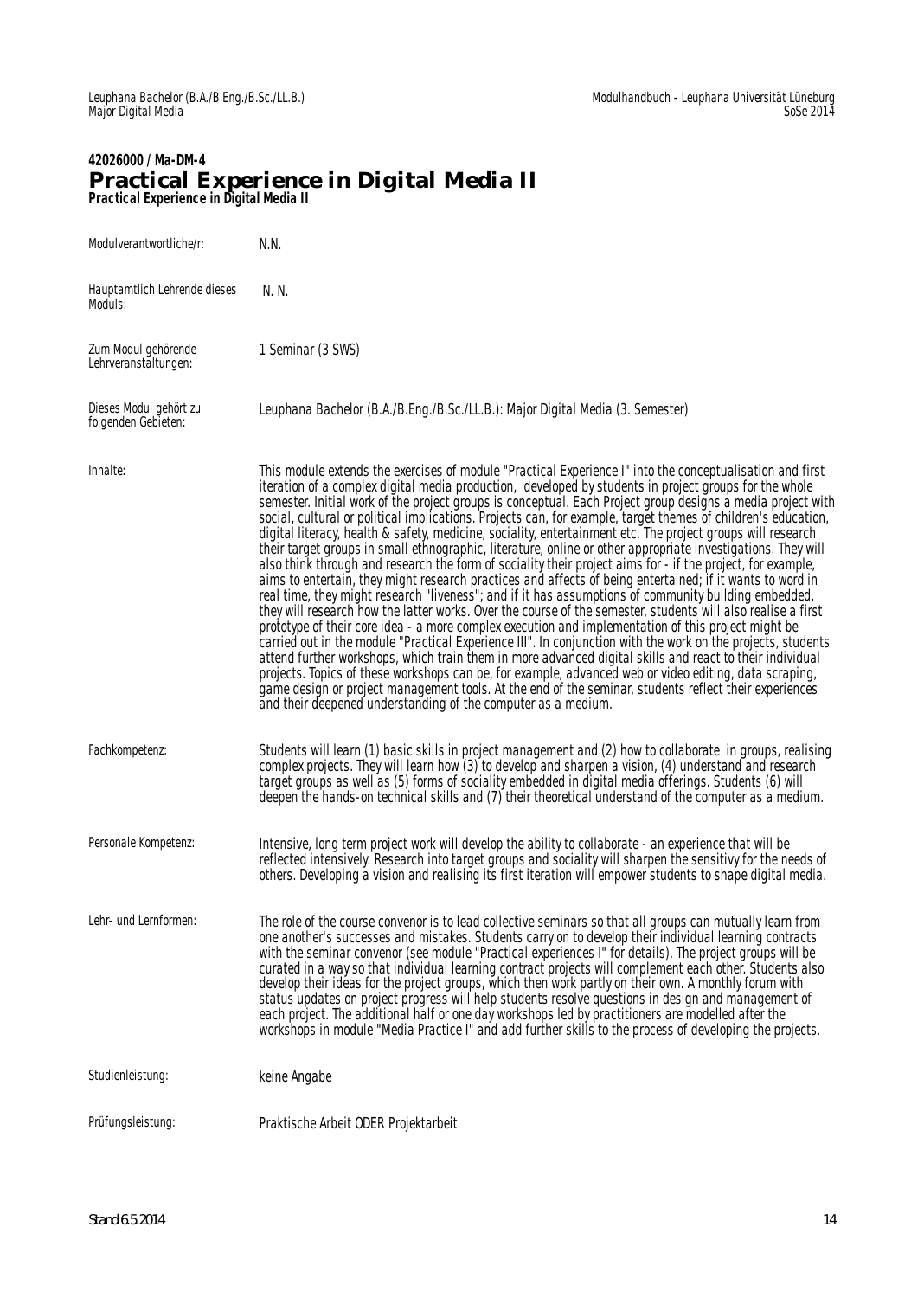| Hinweise zu Studien-/<br>Prüfungsleistungen: | Students take part in a group project and bringing it to the level of a media production.                                                                                                                                                                               |
|----------------------------------------------|-------------------------------------------------------------------------------------------------------------------------------------------------------------------------------------------------------------------------------------------------------------------------|
| Lehr/Lernmengen:                             | Präsenzzeit in LV(en) des Moduls: 42 Stunden<br>Vor- und Nachbereitungszeit der LV(en): 24 Stunden<br>ggf. Erarbeitung von Studienleistungen: 24 Stunden<br>Prüfung: Erarbeitung/Vorbereitung sowie Prüfungsleistung(en): 60 Stunden<br>Workload insgesamt: 150 Stunden |
| Creditpoints:                                | 5                                                                                                                                                                                                                                                                       |
| Dauer und Häufigkeit des<br>Angebots:        | Duration: 1 semester, frequency: winter term                                                                                                                                                                                                                            |
| Empfohlene Vorkenntnisse:                    | Practical Experience in Digital Media I<br><b>Technological Basics I</b>                                                                                                                                                                                                |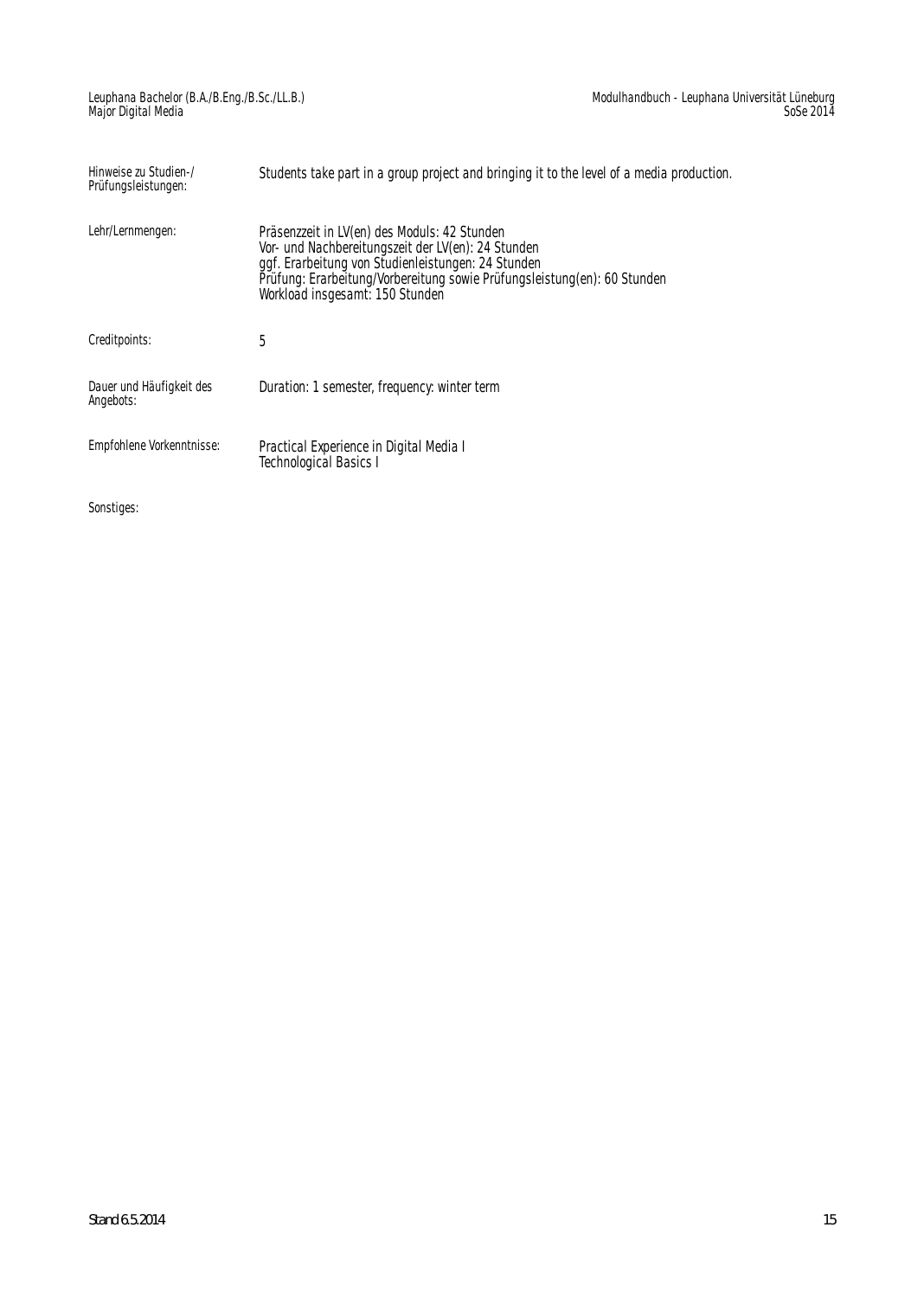#### **42033000 / Ma-DM-9 Practical Experience in Digital Media III Practical Experience in Digital Media III**

| Modulverantwortliche/r:                       | N. N.                                                                                                                                                                                                                                                                                                                                                                                                                                                                                                                                                                                                                                                                                                                                                                                                                                                                                                                                                                                                                                                                                                                                                                                                                                                                                                       |
|-----------------------------------------------|-------------------------------------------------------------------------------------------------------------------------------------------------------------------------------------------------------------------------------------------------------------------------------------------------------------------------------------------------------------------------------------------------------------------------------------------------------------------------------------------------------------------------------------------------------------------------------------------------------------------------------------------------------------------------------------------------------------------------------------------------------------------------------------------------------------------------------------------------------------------------------------------------------------------------------------------------------------------------------------------------------------------------------------------------------------------------------------------------------------------------------------------------------------------------------------------------------------------------------------------------------------------------------------------------------------|
| Hauptamtlich Lehrende dieses<br>Moduls:       | N. N., Dr. Götz Bachmann                                                                                                                                                                                                                                                                                                                                                                                                                                                                                                                                                                                                                                                                                                                                                                                                                                                                                                                                                                                                                                                                                                                                                                                                                                                                                    |
| Zum Modul gehörende<br>Lehrveranstaltungen:   | 1 Projektseminar (3 SWS)                                                                                                                                                                                                                                                                                                                                                                                                                                                                                                                                                                                                                                                                                                                                                                                                                                                                                                                                                                                                                                                                                                                                                                                                                                                                                    |
| Dieses Modul gehört zu<br>folgenden Gebieten: | Leuphana Bachelor (B.A./B.Eng./B.Sc./LL.B.): Major Digital Media (4. Semester)                                                                                                                                                                                                                                                                                                                                                                                                                                                                                                                                                                                                                                                                                                                                                                                                                                                                                                                                                                                                                                                                                                                                                                                                                              |
| Inhalte:                                      | Students plan, execute, and launch a complex, collaborative project that has social, cultural or political<br>impact. In many cases the project will build on the smaller project realised in "Practical Experience in<br>Digital Media II" as a further iteration, even though this can go along with a significant change of<br>direction or technical media, a fully new project, or a different group. Students are encouraged to push the<br>limits of existing media by using experimental methods and approaches, especially in the design of<br>interfaces and aesthetic artefacts. Students are also encouraged to include, for example, location-based<br>approaches (this depends on the goals of the students). The project will be launched and marketed.<br>Feedback of the first users can lead to refinement and further iterations. While realising the project, and<br>in additional workshops led by media practitioners, students refine and extend soft skills in areas such as<br>campaigning and community management, expand their research skills in areas such as web analytics<br>and develop their hands on technical skills, for example in app development or in applying their<br>knowledge of APIs and data scraping techniques to tie their projects with other databases. |
| Fachkompetenz:                                | Soft skills in areas such as campaigning and community management, research skills in areas such as<br>web analytics and extended technical skills. Students will also gain experience in the development<br>process of rapid prototyping.                                                                                                                                                                                                                                                                                                                                                                                                                                                                                                                                                                                                                                                                                                                                                                                                                                                                                                                                                                                                                                                                  |
| Personale Kompetenz:                          | Project management and collaboration. Ability to launch a project, to receive, accept understand feedback<br>and to use it for improvement.                                                                                                                                                                                                                                                                                                                                                                                                                                                                                                                                                                                                                                                                                                                                                                                                                                                                                                                                                                                                                                                                                                                                                                 |
| Lehr- und Lernformen:                         | The role of the seminar convenor is to lead the work in and between the projects so that all groups can<br>mutually learn from one another's successes and mistakes. Students carry on to develop their individual<br>learning contracts with the seminar convenor (see module "Practical experiences I" for details). An open<br>forum with monthly status updates on the project progress will help the students resolve questions in<br>design, implementation management of each project. Additional half or one day workshops led by<br>practitioners are modelled after workshops in module "Media Practice I" and add skills to the process of<br>developing the projects.                                                                                                                                                                                                                                                                                                                                                                                                                                                                                                                                                                                                                           |
| Studienleistung:                              | keine Angabe                                                                                                                                                                                                                                                                                                                                                                                                                                                                                                                                                                                                                                                                                                                                                                                                                                                                                                                                                                                                                                                                                                                                                                                                                                                                                                |
| Prüfungsleistung:                             | Portfolio (30 Minuten)                                                                                                                                                                                                                                                                                                                                                                                                                                                                                                                                                                                                                                                                                                                                                                                                                                                                                                                                                                                                                                                                                                                                                                                                                                                                                      |
| Hinweise zu Studien-/<br>Prüfungsleistungen:  | Portfolio, which includes, as one element, a presentation of the project to an external board of experts<br>(assessment will not be done by the external experts but by the seminar convenor, who will evaluate<br>quality, coherence and richness of the pitch).                                                                                                                                                                                                                                                                                                                                                                                                                                                                                                                                                                                                                                                                                                                                                                                                                                                                                                                                                                                                                                           |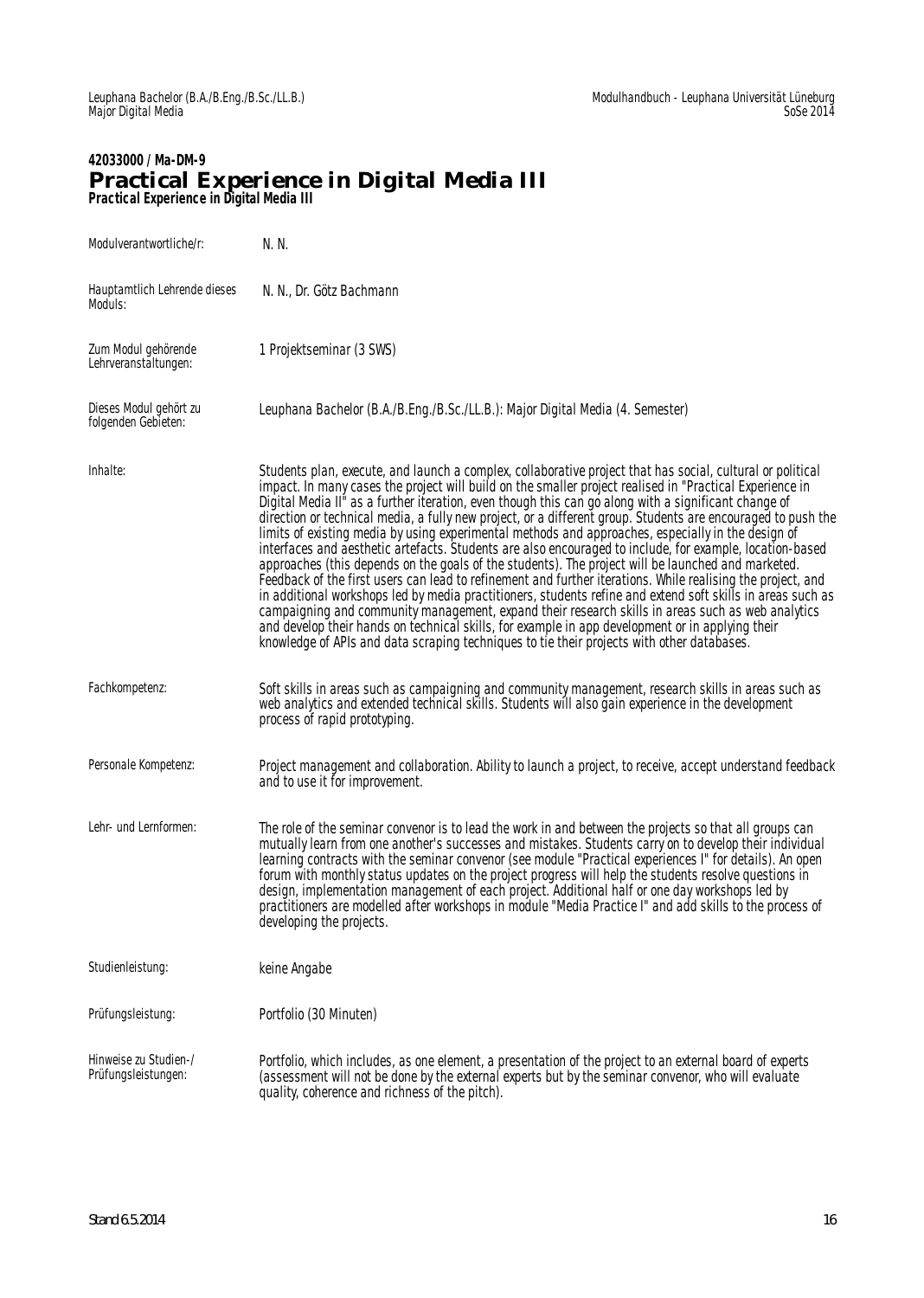| Lehr/Lernmengen:                      | Präsenzzeit in LV(en) des Moduls: 42 Stunden<br>Vor- und Nachbereitungszeit der LV(en): 24 Stunden<br>ggf. Erarbeitung von Studienleistungen: 24 Stunden<br>Prüfung: Erarbeitung/Vorbereitung sowie Prüfungsleistung(en): 60 Stunden<br>Workload insgesamt: 150 Stunden |
|---------------------------------------|-------------------------------------------------------------------------------------------------------------------------------------------------------------------------------------------------------------------------------------------------------------------------|
| Creditpoints:                         | 5                                                                                                                                                                                                                                                                       |
| Dauer und Häufigkeit des<br>Angebots: | Duration: 1 semester, frequency: summer term                                                                                                                                                                                                                            |
| Empfohlene Vorkenntnisse:             | Histories and Epistemologies of Media<br><b>Media Cultures</b><br>Practical Experience in Digital Media I and II<br>Technological Basics I and II                                                                                                                       |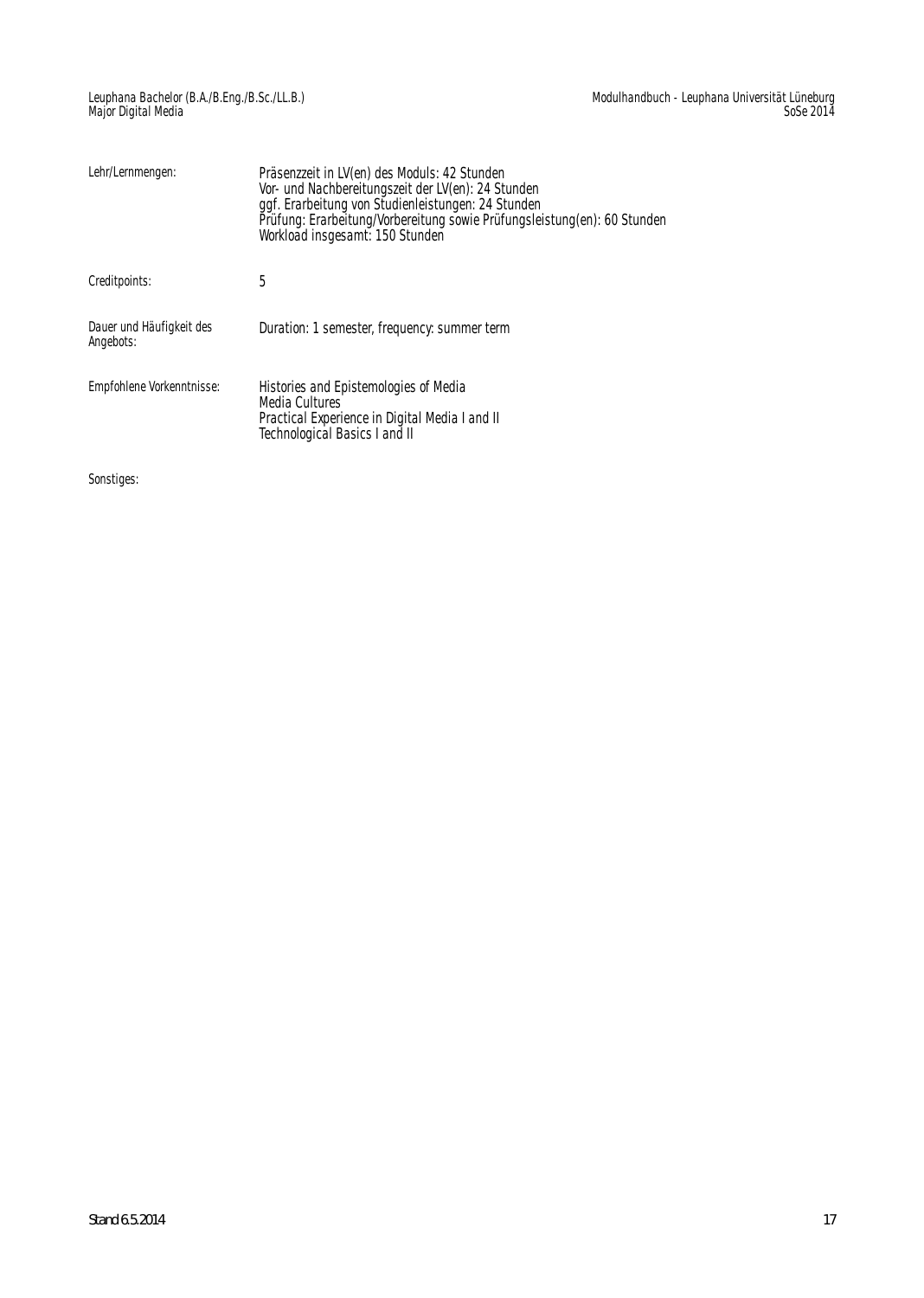#### **42034000 / Ma-DM-10 Recent Developments in Media Theory Recent Developments in Media Theory**

| Modulverantwortliche/r:                       | Prof. Dr. Claus Pias                                                                                                                                                                                                                                                                                                                                                                                                                                                                                                                                                                                                                                    |  |
|-----------------------------------------------|---------------------------------------------------------------------------------------------------------------------------------------------------------------------------------------------------------------------------------------------------------------------------------------------------------------------------------------------------------------------------------------------------------------------------------------------------------------------------------------------------------------------------------------------------------------------------------------------------------------------------------------------------------|--|
| Hauptamtlich Lehrende dieses<br>Moduls:       | Prof. Dr. Wolfgang Hagen, Prof. Dr. Claus Pias, N. N.                                                                                                                                                                                                                                                                                                                                                                                                                                                                                                                                                                                                   |  |
| Zum Modul gehörende<br>Lehrveranstältungen:   | 1 Seminar (2 SWS)                                                                                                                                                                                                                                                                                                                                                                                                                                                                                                                                                                                                                                       |  |
| Dieses Modul gehört zu<br>folgenden Gebieten: | Leuphana Bachelor (B.A./B.Eng./B.Sc./LL.B.): Major Digital Media (5. Semester)                                                                                                                                                                                                                                                                                                                                                                                                                                                                                                                                                                          |  |
| Inhalte:                                      | Students immerse themselves in the very latest debates in Digital Media Studies, reading full<br>monographies written in recent years. They debate, understand and critique complex contemporary<br>positions and methodological and theoretical approaches, learning how to track their explicit and hidden<br>genealogies, and how to place them in different disciplinary, theoretical, political and geographical<br>contexts. Students identify gaps of knowledge, and sharpen their own early dissertation ideas in relation<br>to the contemporary debates, thus preparing them for a dissertation at the forefront of contemporary<br>research. |  |
| Fachkompetenz:                                | Students understand the newest debates and proposals in Digital Media Studies and learn how to position<br>themselves in contemporary academic debates.                                                                                                                                                                                                                                                                                                                                                                                                                                                                                                 |  |
| Personale Kompetenz:                          | Refining an own position in relations to others.                                                                                                                                                                                                                                                                                                                                                                                                                                                                                                                                                                                                        |  |
| Lehr- und Lernformen:                         | Seminar with student presentations.                                                                                                                                                                                                                                                                                                                                                                                                                                                                                                                                                                                                                     |  |
| Studienleistung:                              | keine Angabe                                                                                                                                                                                                                                                                                                                                                                                                                                                                                                                                                                                                                                            |  |
| Prüfungsleistung:                             | Hausarbeit                                                                                                                                                                                                                                                                                                                                                                                                                                                                                                                                                                                                                                              |  |
| Hinweise zu Studien-/<br>Prüfungsleistungen:  |                                                                                                                                                                                                                                                                                                                                                                                                                                                                                                                                                                                                                                                         |  |
| Lehr/Lernmengen:                              | Präsenzzeit in LV(en) des Moduls: 28 Stunden<br>Vor- und Nachbereitungszeit der LV(en): 32 Stunden<br>ggf. Erarbeitung von Studienleistungen: 30 Stunden<br>Prüfung: Erarbeitung/Vorbereitung sowie Prüfungsleistung(en): 60 Stunden<br>Workload insgesamt: 150 Stunden                                                                                                                                                                                                                                                                                                                                                                                 |  |
| Creditpoints:                                 | 5                                                                                                                                                                                                                                                                                                                                                                                                                                                                                                                                                                                                                                                       |  |
| Dauer und Häufigkeit des<br>Angebots:         | Duration: 1 semester, frequency: winter term                                                                                                                                                                                                                                                                                                                                                                                                                                                                                                                                                                                                            |  |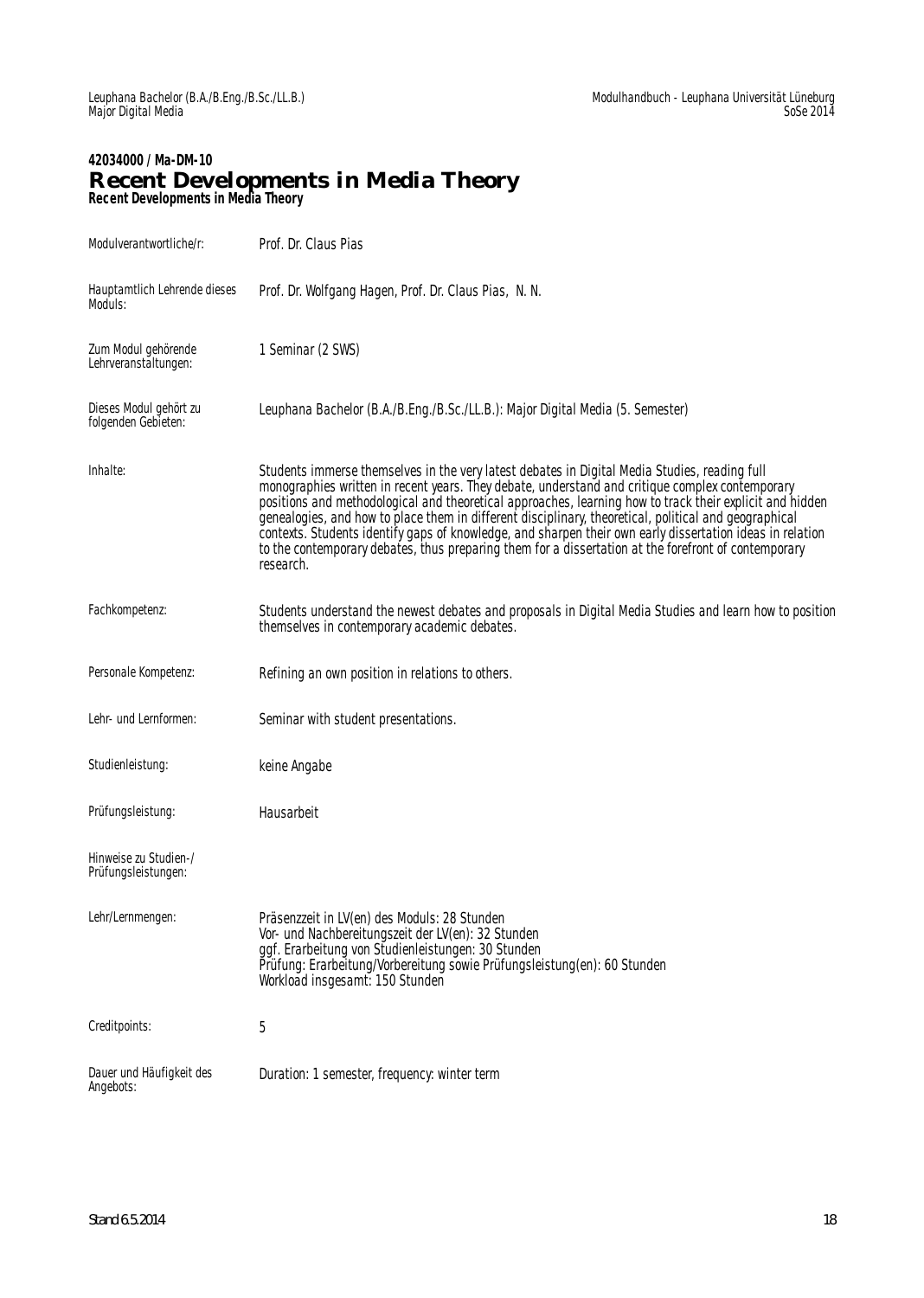| Empfohlene Vorkenntnisse: | Histories and Epistemologies of Media<br>Media Cultures |
|---------------------------|---------------------------------------------------------|
|                           | Practical Experience in Digital Media I, II and III     |
|                           | Technological Basics I and II                           |
|                           | Net Critique                                            |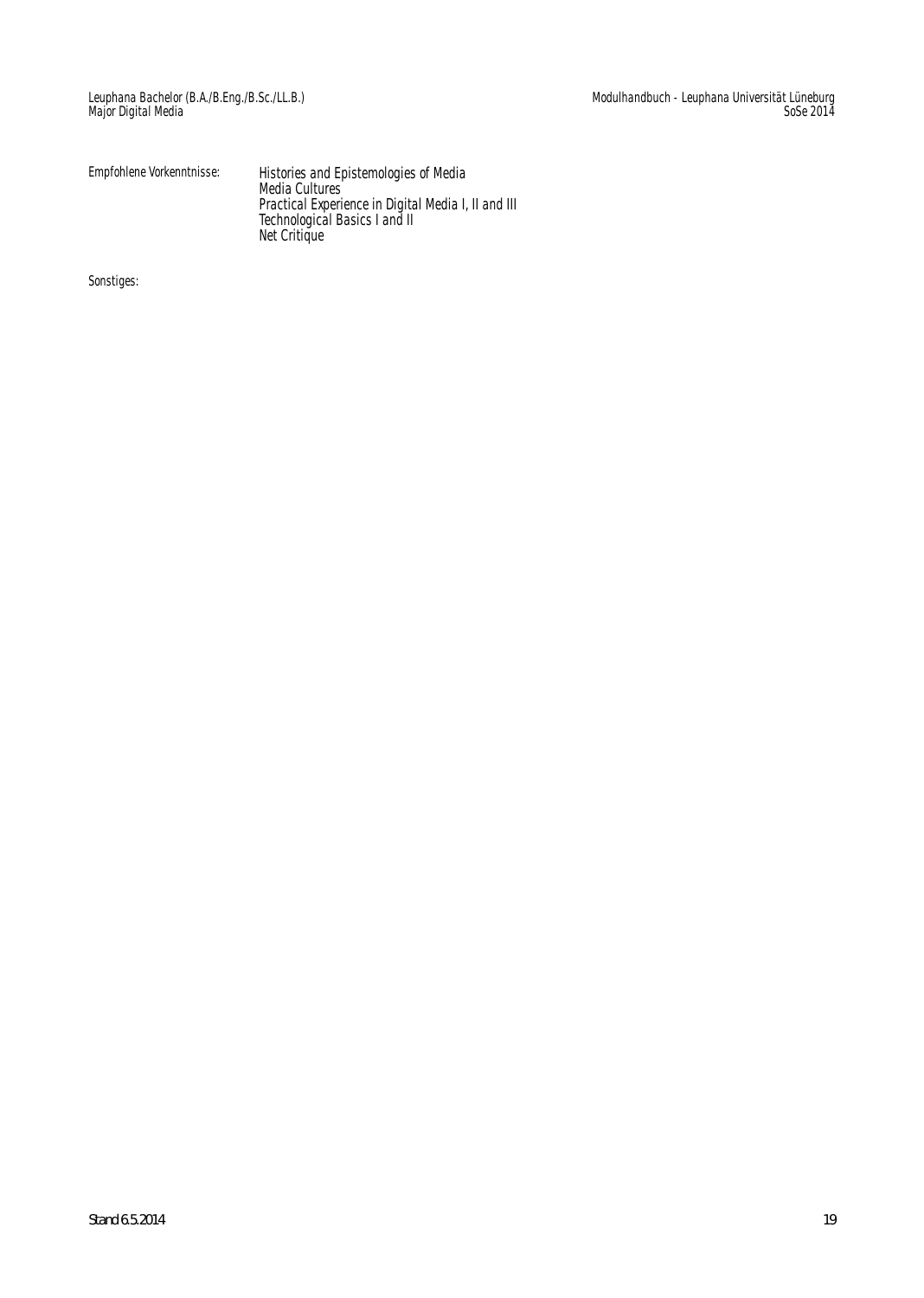### **42036000 / Ma-DM-12 Research Colloquium Research Colloquium**

| Modulverantwortliche/r:                       | N. N.                                                                                                                                                                                                                                                                    |
|-----------------------------------------------|--------------------------------------------------------------------------------------------------------------------------------------------------------------------------------------------------------------------------------------------------------------------------|
| Hauptamtlich Lehrende dieses<br>Moduls:       | alle Lehrenden des Faches                                                                                                                                                                                                                                                |
| Zum Modul gehörende<br>Lehrveranstältungen:   | 2 Kolloquien (je 2 SWS)                                                                                                                                                                                                                                                  |
| Dieses Modul gehört zu<br>folgenden Gebieten: | Leuphana Bachelor (B.A./B.Eng./B.Sc./LL.B.): Major Digital Media (5., 6. Semester)                                                                                                                                                                                       |
| Inhalte:                                      | A forum to discuss the students' ideas and questions, leading them to their thesis.                                                                                                                                                                                      |
| Fachkompetenz:                                | Students learn how to develop their thesis through iterative feedback.                                                                                                                                                                                                   |
| Personale Kompetenz:                          | Constructive Critique. Ability to receive critique, and use it to strengthen one's work.                                                                                                                                                                                 |
| Lehr- und Lernformen:                         |                                                                                                                                                                                                                                                                          |
| Studienleistung:                              | keine Angabe                                                                                                                                                                                                                                                             |
| Prüfungsleistung:                             | Hausarbeit                                                                                                                                                                                                                                                               |
| Hinweise zu Studien-/<br>Prüfungsleistungen:  |                                                                                                                                                                                                                                                                          |
| Lehr/Lernmengen:                              | Präsenzzeit in LV(en) des Moduls: 56 Stunden<br>Vor- und Nachbereitungszeit der LV(en): 62 Stunden<br>ggf. Erarbeitung von Studienleistungen: 62 Stunden<br>Prüfung: Erarbeitung/Vorbereitung sowie Prüfungsleistung(en): 120 Stunden<br>Workload insgesamt: 300 Stunden |
| Creditpoints:                                 | 10                                                                                                                                                                                                                                                                       |
| Dauer und Häufigkeit des                      |                                                                                                                                                                                                                                                                          |
| Angebots:                                     | Duration: 2 semesters, starting each winter term                                                                                                                                                                                                                         |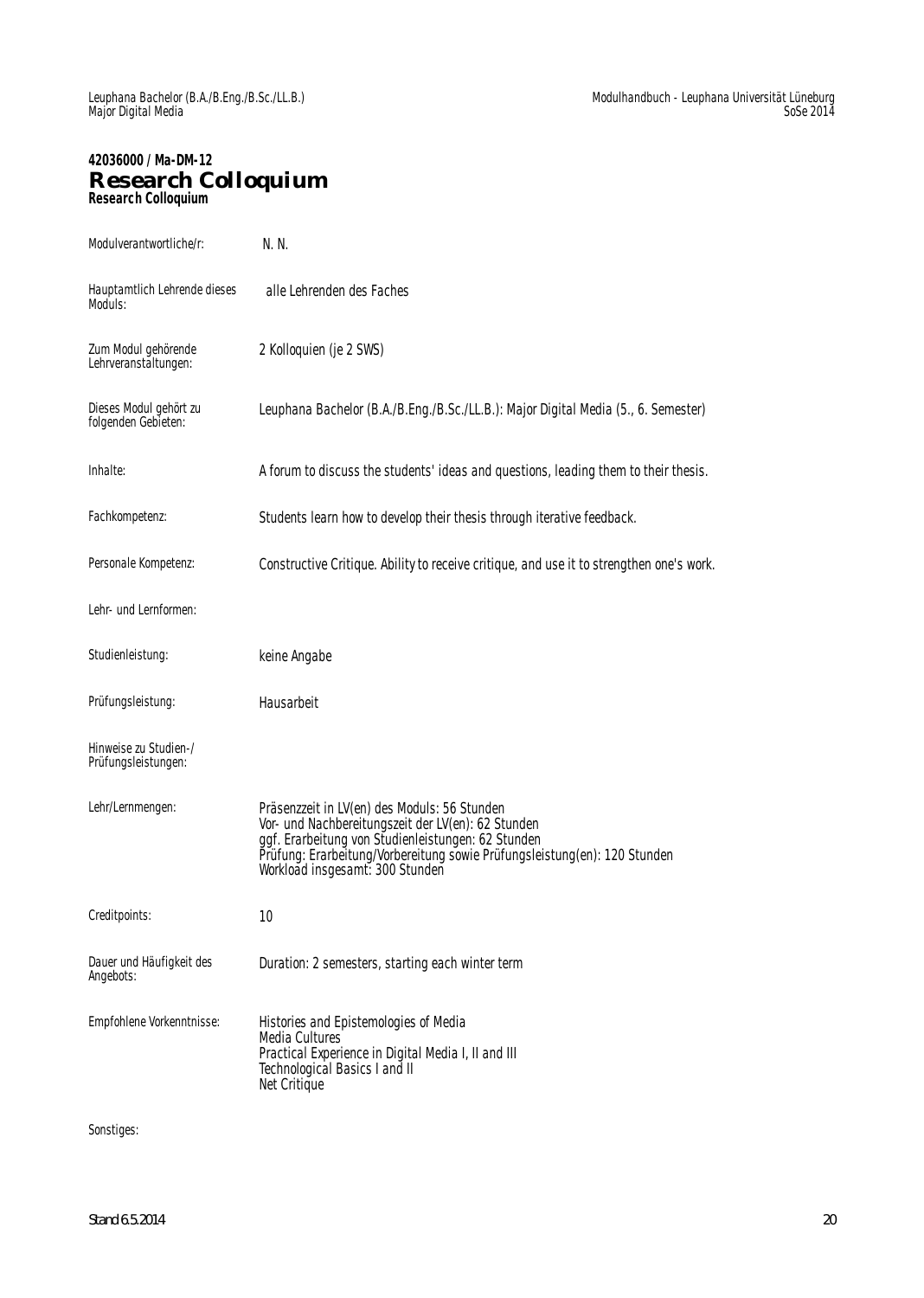### **42027000 Technological Basics I Technological Basics I**

| Modulverantwortliche/r:                       | N.N.                                                                                                                                                                                                                                                                                                                                                                                                                                                                                                                                                                                                  |
|-----------------------------------------------|-------------------------------------------------------------------------------------------------------------------------------------------------------------------------------------------------------------------------------------------------------------------------------------------------------------------------------------------------------------------------------------------------------------------------------------------------------------------------------------------------------------------------------------------------------------------------------------------------------|
| Hauptamtlich Lehrende dieses<br>Moduls:       | Prof. Dr. Martin Warnke, M.A. Paul Feigelfeld, Dr. phil. Paul Ferdinand Siegert, Dr. Götz Bachmann                                                                                                                                                                                                                                                                                                                                                                                                                                                                                                    |
| Zum Modul gehörende<br>Lehrveranstaltungen:   | 1 Vorlesung (2 SWS)<br>1 Übung (2 SWS)                                                                                                                                                                                                                                                                                                                                                                                                                                                                                                                                                                |
| Dieses Modul gehört zu<br>folgenden Gebieten: | Leuphana Bachelor (B.A./B.Eng./B.Sc./LL.B.): Major Digital Media (2. Semester)                                                                                                                                                                                                                                                                                                                                                                                                                                                                                                                        |
| Inhalte:                                      | The module gives, on the one hand, an introduction into practical, theoretical and technical informatics,<br>as well as hands-on techniques of programming. The students encounter different approaches towards<br>programming and explore them in small projects, using, for example, Eclipse, APIs and Frameworks,<br>designing sequences and interfaces, and programming algorithms in languages such as $C_{++}$ , Objective<br>C, Java, Java Script, PHP or Python.                                                                                                                              |
| Fachkompetenz:                                | Students, who often might not have had a background in programming, will understand its basic<br>principles. Students are additionally empowered to explore basic forms of reading, understanding and<br>writing codes by themselves or in groups. Students thus learn one of digital media's most fundamental<br>cultural techniques.                                                                                                                                                                                                                                                                |
| Personale Kompetenz:                          | Students feel empowered in their use of technological media in general and computers in particular. They<br>explore mutual help, peer-teaching and collaborative forms of problem solving and overcoming technical<br>challenges.                                                                                                                                                                                                                                                                                                                                                                     |
| Lehr- und Lernformen:                         | The course mixes short lectures, often by guests, group work, pair computing, small assignments,<br>independent research on the web, hack labs and coding cliniques. Some topics - such as, for example,<br>teaching Eclipse - will be addressed in workshops and with invited experts. Students with more developed<br>programming skills are sometimes paired up with beginners, sometimes separated out for more advanced<br>assignments. Learning contracts organise additional learning on individual case by case basis (see<br>module " Practical Experience in Digital Media I" for details). |
| Studienleistung:                              | keine Angabe                                                                                                                                                                                                                                                                                                                                                                                                                                                                                                                                                                                          |
| Prüfungsleistung:                             | Projektarbeit                                                                                                                                                                                                                                                                                                                                                                                                                                                                                                                                                                                         |
| Hinweise zu Studien-/<br>Prüfungsleistungen:  |                                                                                                                                                                                                                                                                                                                                                                                                                                                                                                                                                                                                       |
| Lehr/Lernmengen:                              | Präsenzzeit in LV(en) des Moduls: 56 Stunden<br>Vor- und Nachbereitungszeit der LV(en): 27 Stunden<br>ggf. Erarbeitung von Studienleistungen: 27 Stunden<br>Prüfung: Erarbeitung/Vorbereitung sowie Prüfungsleistung(en): 40 Stunden<br>Workload insgesamt: 150 Stunden                                                                                                                                                                                                                                                                                                                               |
| Creditpoints:                                 | 5                                                                                                                                                                                                                                                                                                                                                                                                                                                                                                                                                                                                     |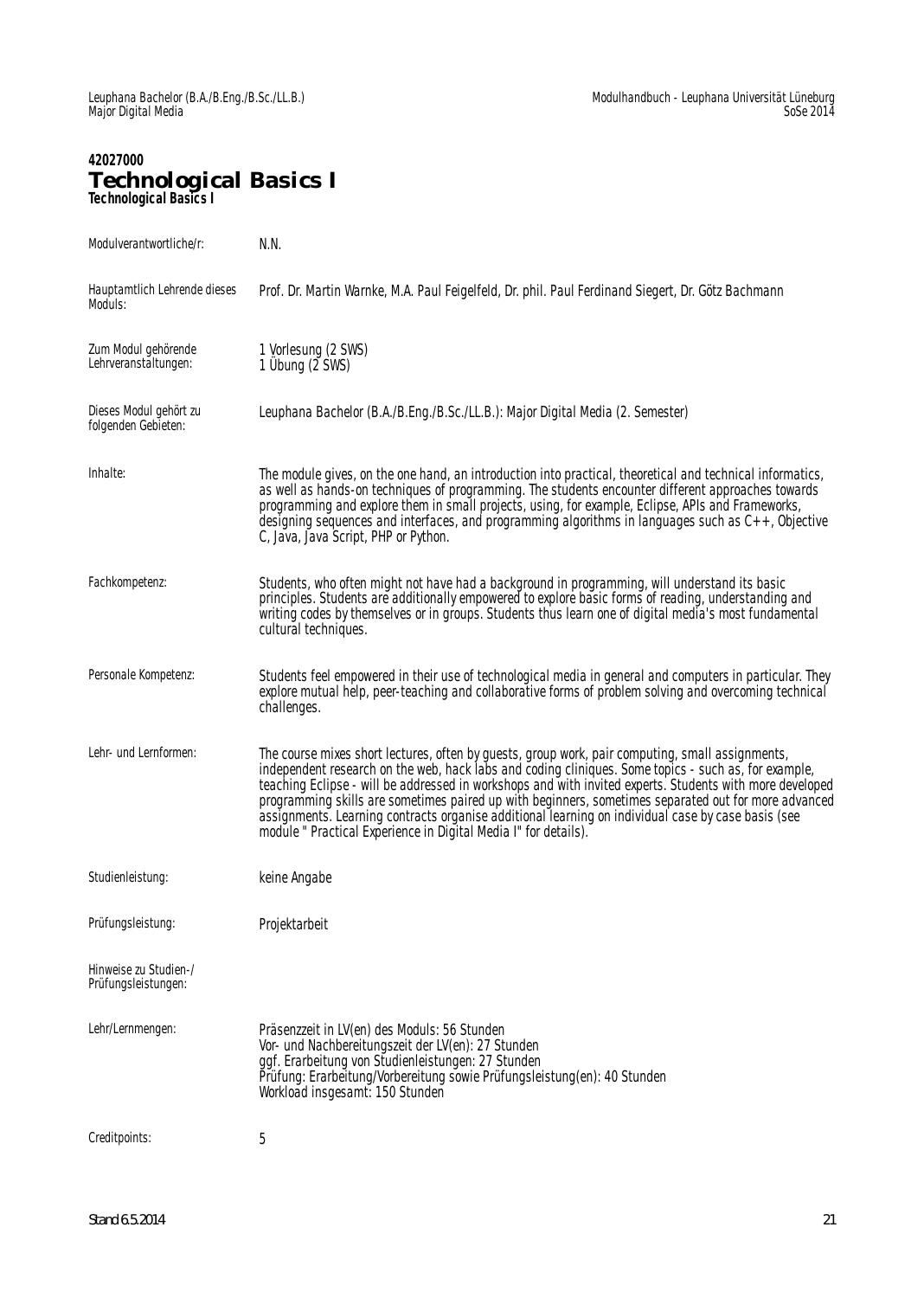Dauer und Häufigkeit des Angebots: Duration: 1 semester, frequency: summer term

Empfohlene Vorkenntnisse: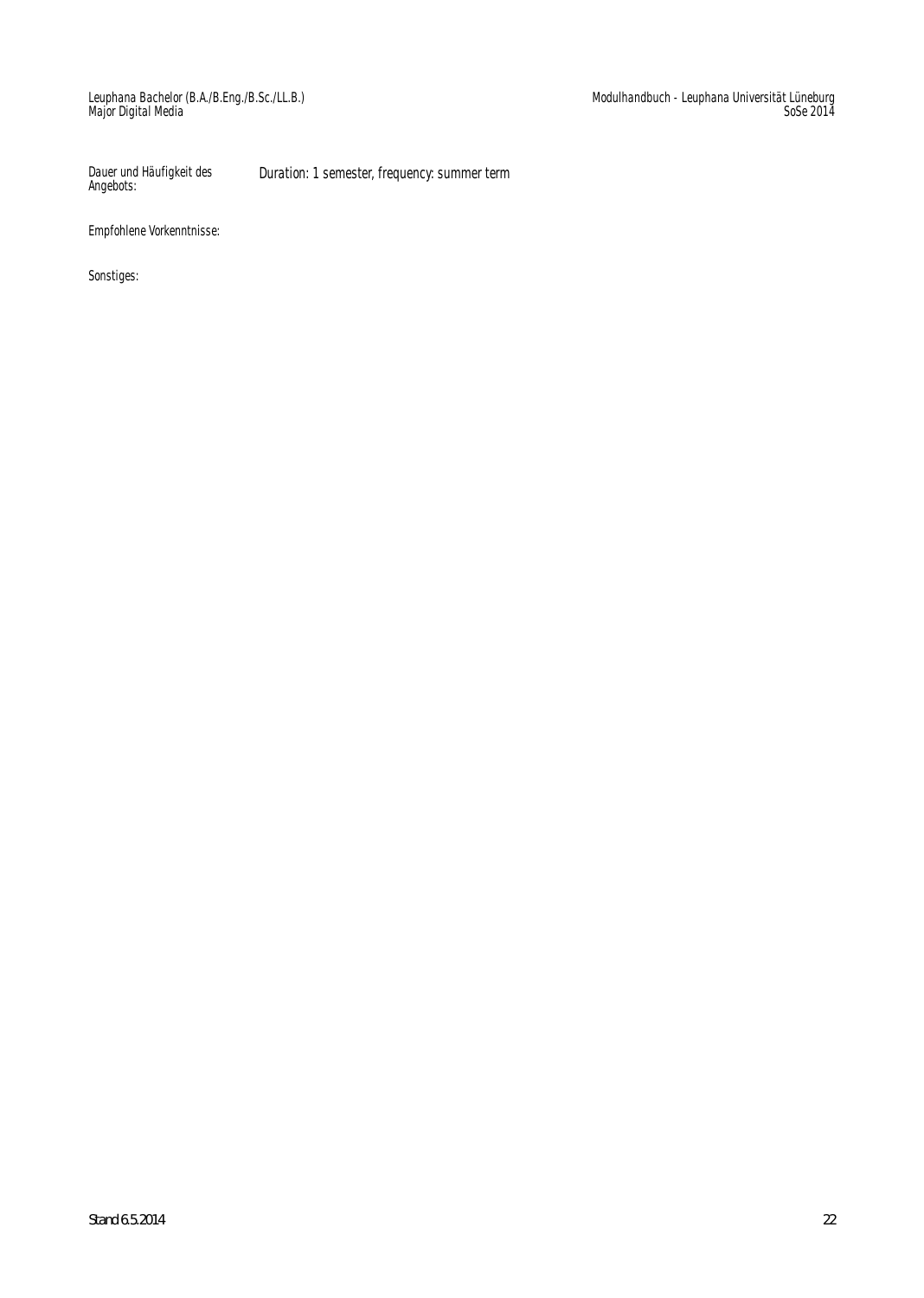# **42028000 / Ma-DM-6 Technological Basics II Technological Basics II**

| Modulverantwortliche/r:                       | Prof. Dr. rer. nat. Guido Barbian                                                                                                                                                                                                                                                                                                                                                                                                                                                                                                                                                                                                                                                                                                                        |  |
|-----------------------------------------------|----------------------------------------------------------------------------------------------------------------------------------------------------------------------------------------------------------------------------------------------------------------------------------------------------------------------------------------------------------------------------------------------------------------------------------------------------------------------------------------------------------------------------------------------------------------------------------------------------------------------------------------------------------------------------------------------------------------------------------------------------------|--|
| Hauptamtlich Lehrende dieses<br>Moduls:       | Prof. Dr. rer. nat. Guido Barbian, Prof. Dr. Martin Warnke, Dr. phil. Paul Ferdinand Siegert, N. N.                                                                                                                                                                                                                                                                                                                                                                                                                                                                                                                                                                                                                                                      |  |
| Zum Modul gehörende<br>Lehrveranstältungen:   | 1 Seminar (2 SWS)<br>1 Übung (2 SWS)                                                                                                                                                                                                                                                                                                                                                                                                                                                                                                                                                                                                                                                                                                                     |  |
| Dieses Modul gehört zu<br>folgenden Gebieten: | Leuphana Bachelor (B.A./B.Eng./B.Sc./LL.B.): Major Digital Media (3. Semester)                                                                                                                                                                                                                                                                                                                                                                                                                                                                                                                                                                                                                                                                           |  |
| Inhalte:                                      | The Module looks at the technical structure of the Internet in general, as well as of various (web 2.0)<br>applications, such as mail servers, databases, search engines, online shopping, social networks, gaming<br>or techniques of personalisation and surveillance. Students will understand the Internet's technical<br>infrastructure (such as servers, cables, and wireless transmission) and the technical principles of data<br>transfer (i.e.: address fields, protocols, information processing). Students will also be introduced to some<br>of the basic, and often mathematical theoretical concepts, which shape the Internet, such a graph theory,<br>(social) network analysis and visualisation, statistical methods, and encryption. |  |
| Fachkompetenz:                                | Students understand the Internet on a technical level, which includes hardware infrastructures just as<br>much as different forms of software. Students encounter some of the fundamental principles of the<br>Internet. They are able to critically reflect and challenge current and future discourse about the Internet.                                                                                                                                                                                                                                                                                                                                                                                                                              |  |
| Personale Kompetenz:                          | Students feel empowered in their use of the Internet, especially underneath and beyond closed web 2.0.<br>platforms. Students develop their skills of mutual help, peer-teaching and collaborative forms of problem<br>solving in overcoming technically challenging assignments.                                                                                                                                                                                                                                                                                                                                                                                                                                                                        |  |
| Lehr- und Lernformen:                         | The course mixes short lectures (often led by guests), group work, pair computing, small assignments,<br>independent research on the web, hack labs and coding cliniques. Some topics - such as encryption - will<br>be addressed in workshops and with invited technical experts. Students with more developed Internet<br>skills are sometimes paired up with beginners, sometimes separated out for more advanced assignments.<br>"Learning contracts" organise additional learning on individual case-by-case basis (see module<br>" Practical Experience in Digital Media I" for details).                                                                                                                                                          |  |
| Studienleistung:                              | keine Angabe                                                                                                                                                                                                                                                                                                                                                                                                                                                                                                                                                                                                                                                                                                                                             |  |
| Prüfungsleistung:                             | Assignments ODER Hausarbeit                                                                                                                                                                                                                                                                                                                                                                                                                                                                                                                                                                                                                                                                                                                              |  |
| Hinweise zu Studien-/<br>Prüfungsleistungen:  | Two assignments or one essay, tackling a technical question.                                                                                                                                                                                                                                                                                                                                                                                                                                                                                                                                                                                                                                                                                             |  |
| Lehr/Lernmengen:                              | Präsenzzeit in LV(en) des Moduls: 56 Stunden<br>Vor- und Nachbereitungszeit der LV(en): 27 Stunden<br>ggf. Erarbeitung von Studienleistungen: 27 Stunden<br>Prüfung: Erarbeitung/Vorbereitung sowie Prüfungsleistung(en): 40 Stunden<br>Workload insgesamt: 150 Stunden                                                                                                                                                                                                                                                                                                                                                                                                                                                                                  |  |